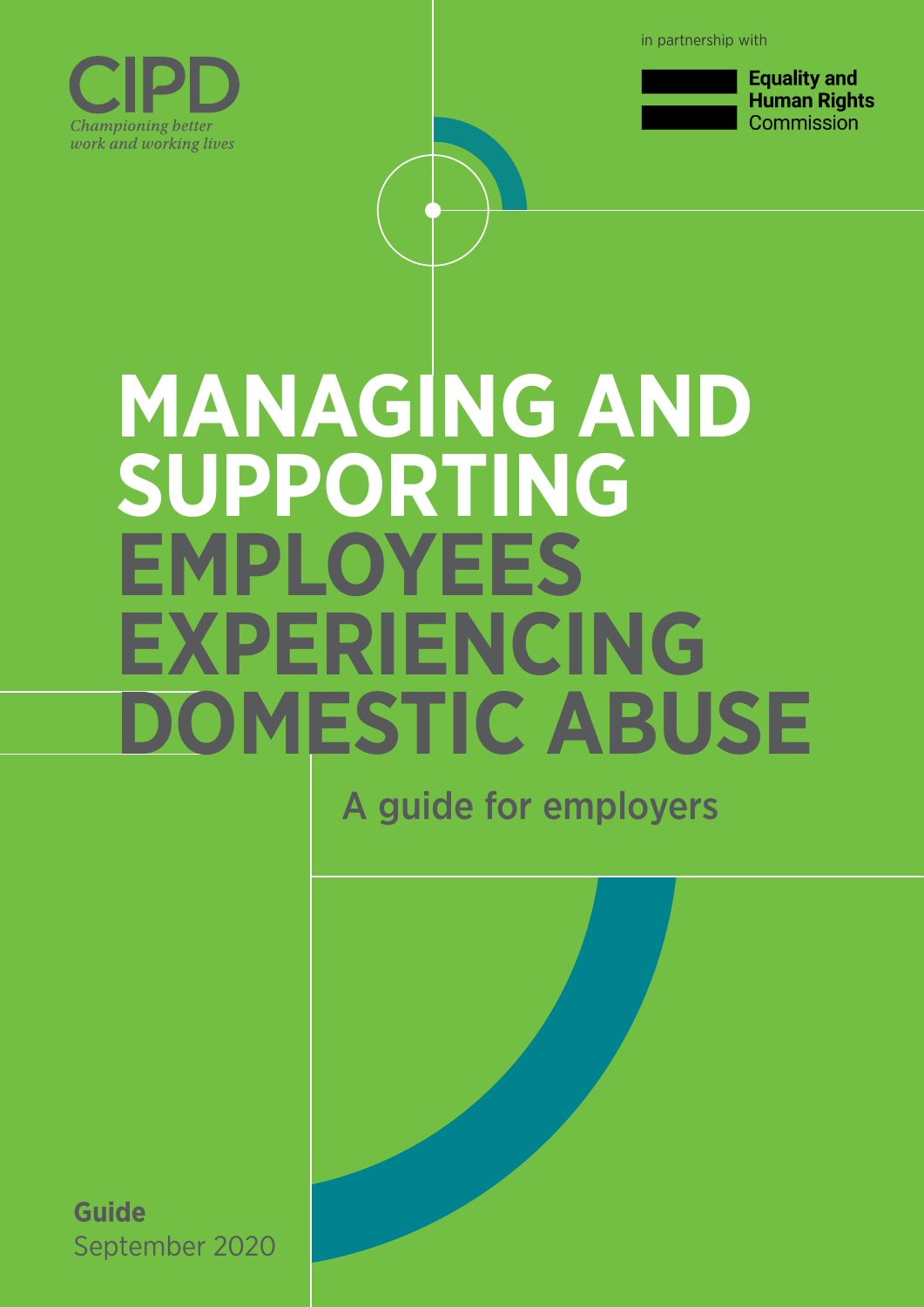The CIPD is the professional body for HR and people development. The registered charity champions better work and working lives and has been setting the benchmark for excellence in people and organisation development for more than 100 years. It has more than 150,000 members across the world, provides thought leadership through independent research on the world of work, and offers professional training and accreditation for those working in HR and learning and development.

The Equality and Human Rights Commission (EHRC), established under the Equality Act 2006, is an independent statutory body that works to encourage equality and diversity, eliminate unlawful discrimination, and protect and promote human rights across England, Scotland and Wales.

Ensuring that people have equal access to the labour market and are treated fairly at work is one of the EHRC's priority aims, as set out in its 2019–22 Strategic Plan. This is in recognition that there is still significant inequality in the UK labour market, and that people with protected characteristics, that is, 'protected groups', still face barriers in accessing the workplace (EHRC 2019).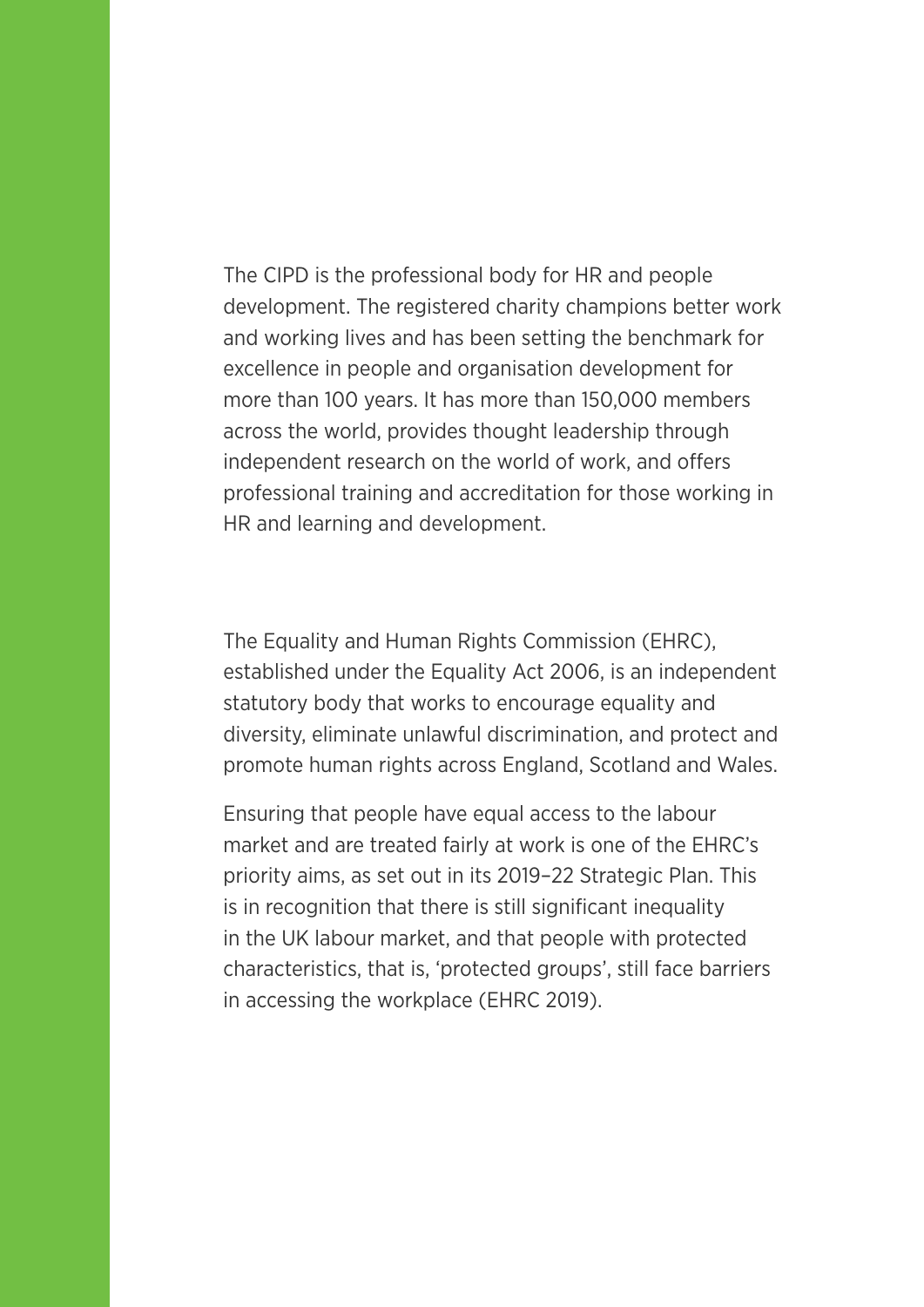### Guide

### **Managing and supporting employees experiencing domestic abuse: a guide for employers**

### **Contents**

|                   | Foreword from the CIPD                                          | $\overline{2}$ |
|-------------------|-----------------------------------------------------------------|----------------|
|                   | Foreword from the EHRC                                          | $\overline{4}$ |
| 3                 | Introduction: why act now on domestic abuse?                    | 5              |
|                   | Why is domestic abuse a workplace issue?                        | 8              |
|                   | Developing an effective framework around domestic abuse support | 11             |
| 6                 | The role of HR, people managers and employees                   | 14             |
|                   | Signposting to supportive services, charities and organisations | 18             |
|                   | Further resources and guidance for employers                    | 21             |
|                   | Appendix 1: Frequently asked questions                          | 22             |
|                   | Appendix 2: Case study: Vodafone                                | 24             |
|                   | Appendix 3: What should a domestic abuse policy contain?        | 26             |
| $12 \overline{ }$ | <b>Notes</b>                                                    | 29             |

### **Acknowledgements**

The CIPD and the EHRC are incredibly grateful to the organisations and individuals who gave their time and expertise to provide feedback to help inform this guide. These include:

- Jacqui Kilburn, National Training Centre Manager, and Lauren Owen, HR and Operations Manager, Women's Aid
- Dr Jane Pillinger, a global expert on gender equality and gender-based violence at work
- Dr Jasna Magić, National LGBT+ Domestic Abuse Project Manager, Galop.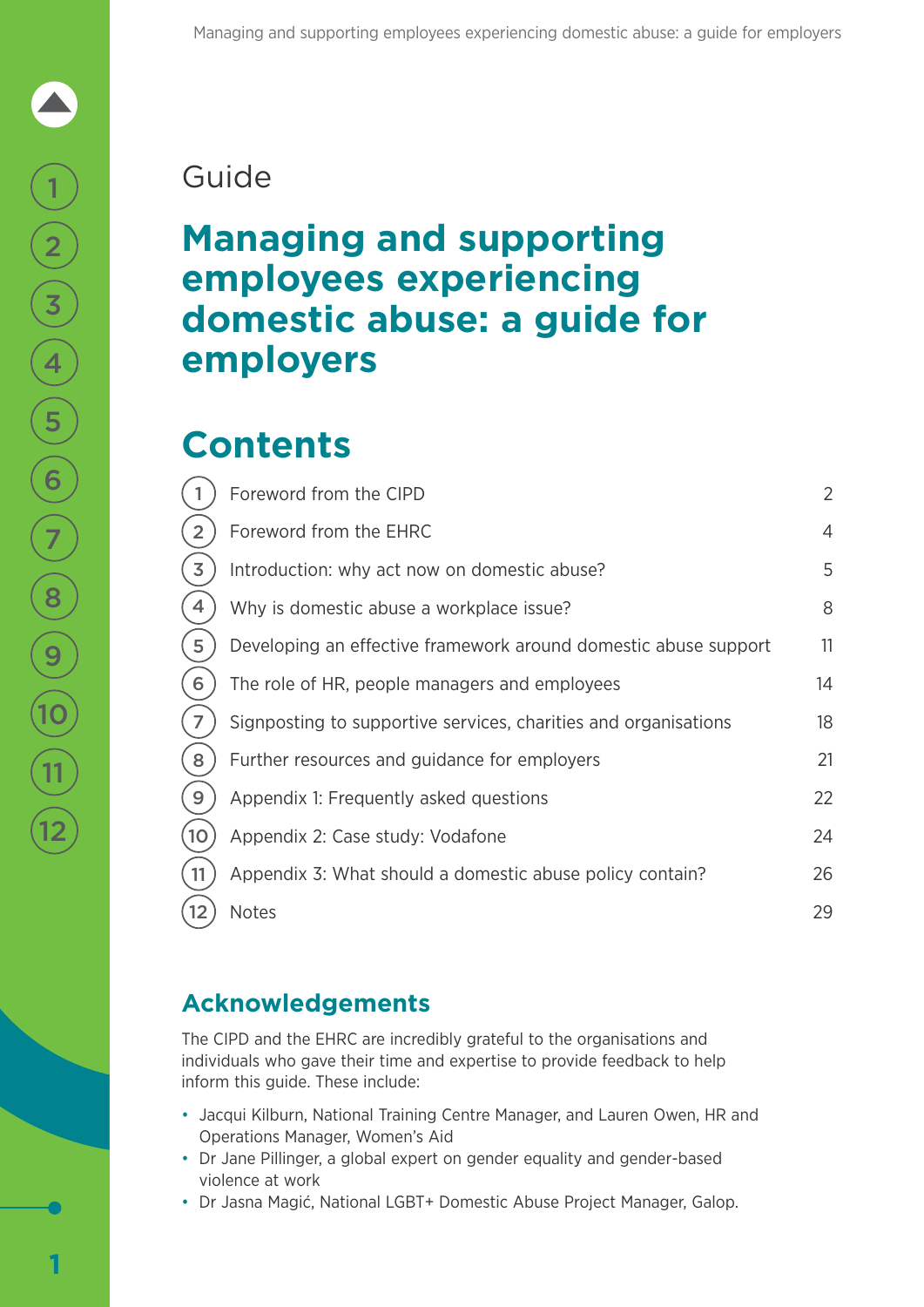Domestic abuse can destroy lives, leaving physical and emotional scars. Survivors can find themselves isolated from friends and family and lose their independence. It can take many forms: it is not just physical abuse; it can also be financial, emotional and psychological.

Most survivors are women with a male perpetrator, but it's important to remember that men can also be subject to abuse, and domestic abuse can happen in same-sex relationships. A key learning in producing this guidance is that we should not make assumptions about who the abuser may be or what a survivor may be experiencing, but to listen and respond in a supportive way.

Domestic abuse has an impact at work. Research shows that a high proportion of those enduring domestic abuse are targeted at work. Domestic abuse can negatively affect workplace colleagues as well as the person experiencing the abuse. However, importantly, the workplace can often be one of the few places that a person experiencing abuse can be separate from their abuser, and therefore can be the place where people are able to ask for and access support. It's essential that employers are knowledgeable about domestic abuse as they are ideally placed to offer a lifeline to those experiencing it. The aim of this guidance is to encourage more employers to take an active supporting role, which can make a huge difference to survivors and their future, with practical recommendations of how to do that.

We are pleased to produce this guidance together with the Equality and Human Rights Commission (EHRC), whose role is to promote and uphold equality and human rights ideals and laws across England, Scotland and Wales. Together we believe that individuals have a right to live free of abuse, and employers have a duty of care towards their staff to provide a safe working environment. Providing a safe and supportive workplace culture should be a priority.

A CIPD survey of UK employees<sup>1</sup> suggests that just under a quarter (24%) are aware of their employer having a policy or support in place on domestic abuse. We recommend employers have a clear policy in place on supporting employees experiencing domestic abuse, but also an effective framework of support. Most importantly, though, employees need to be made aware of the policy and how to access support if they need it. We propose what such a framework of employer support could look like, comprising four steps. Within each step we detail points to consider and suggest supportive actions:

- Recognise the problem.
- Respond appropriately to disclosure.
- Provide support.
- Refer to the appropriate help.

It's essential to note that with the changing nature of work as a result of the COVID-19 pandemic and related restrictions, more people are working from home, meaning escape routes or time apart from an abuser may be dramatically curtailed. Employers need to think about how support can be maintained as we all work in different ways. An empathetic, non-judgemental approach and flexibility (for example in working hours or concerning work tasks) are two key areas employers should focus on.

It's not for employers to 'solve' the problem, but to enable their employees to access professional support, whether that be legal advice, financial advice, housing support, counselling or arranging childcare. Someone's circumstances can change very quickly, with their whole life turned upside down – having a supportive employer can make an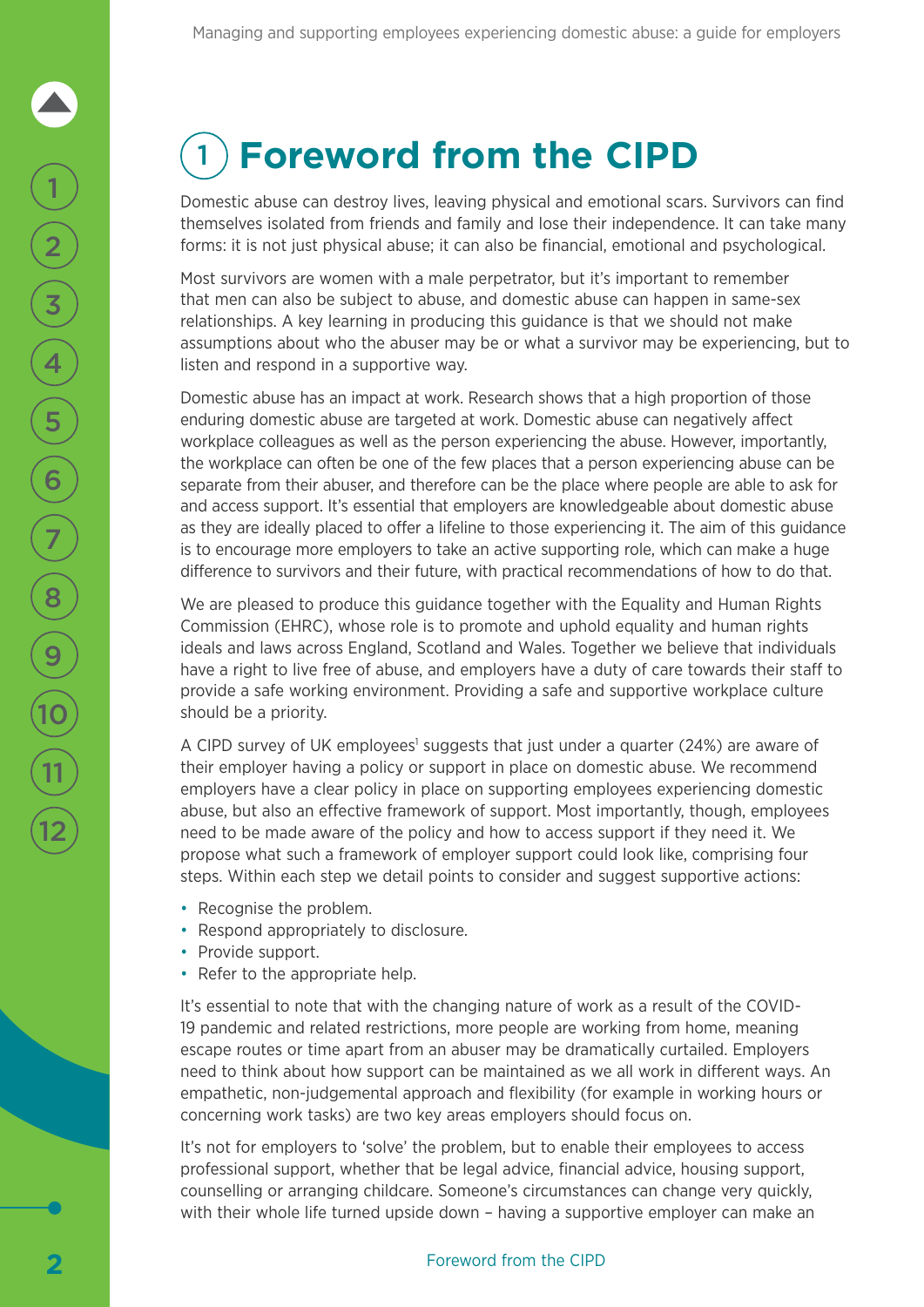unparalleled difference to them and their family. At the end of this guidance we provide a list of supportive services, charities and organisations to signpost people to.

Some large, forward-thinking organisations are providing paid leave for those experiencing domestic abuse to enable them to get the help they need. We support the call from [UN](https://www.weps.org/sites/default/files/2020-05/COVID-19 DOMESTIC VIOLENCE 2020 %28FINAL%29.pdf)  [Women](https://www.weps.org/sites/default/files/2020-05/COVID-19 DOMESTIC VIOLENCE 2020 %28FINAL%29.pdf) for more employers to offer paid leave, in addition to the comprehensive framework of support we have outlined, if a person is struggling to do their work or needs to access essential services *'to seek protection, attend court or police appointments, attend counselling or other specialized services'*. We also call on policy-makers to support this call to employers.

We outline our key recommendations for employers below, which we expand on within the guide:

#### **Ten key recommendations**

- Develop a domestic abuse policy and create an effective framework around domestic abuse support.
- Where an organisation has a recognised trade union, policies should be reviewed and agreed with union representatives.
- Employers have a duty of care for the health, safety and wellbeing of their staff and are in a strong position to create a safe and supportive workplace environment.
- Think about the safety/security measures that may be required.
- Treat everyone as an individual as everyone's situation will be different. It's important not to make assumptions about what someone is experiencing or what they need, or the gender of the perpetrator.
- Create open work cultures that help to break the silence around this important issue and ensure people know that the organisation will support people experiencing domestic abuse to seek help.
- Offer flexibility to enable people to attend counselling, legal and finance appointments, get support from professional organisations and make arrangements, for example concerning childcare and housing.
- Outline people's different roles and responsibilities when it comes to supporting employees experiencing domestic abuse. For example:
	- **HR** should take central responsibility for developing a policy and procedures on domestic abuse and facilitating awareness-raising training.
	- **Line managers** should receive appropriate training on how to effectively support someone experiencing domestic abuse. They need to be clear on the practical steps outlined in this guidance to encourage and appropriately respond to the disclosure of abuse and signpost people to professional support. They also have an obligation to prioritise confidentiality wherever possible.
	- Supportive and empathetic **employees** and **co-workers** can assist an affected colleague in gaining confidence to seek support.
- Make it clear that abusive behaviour is the responsibility of the perpetrator and misconduct inside and outside of work is viewed seriously – and can lead to disciplinary action.
- Signpost to supportive services, charities and organisations and outline the types of support that someone might need, such as: legal support, housing support, support with childcare, support in dealing with financial abuse, specialist counselling.

#### **Dr Jill Miller and Claire McCartney Senior Policy Advisers, Diversity and Inclusion, CIPD**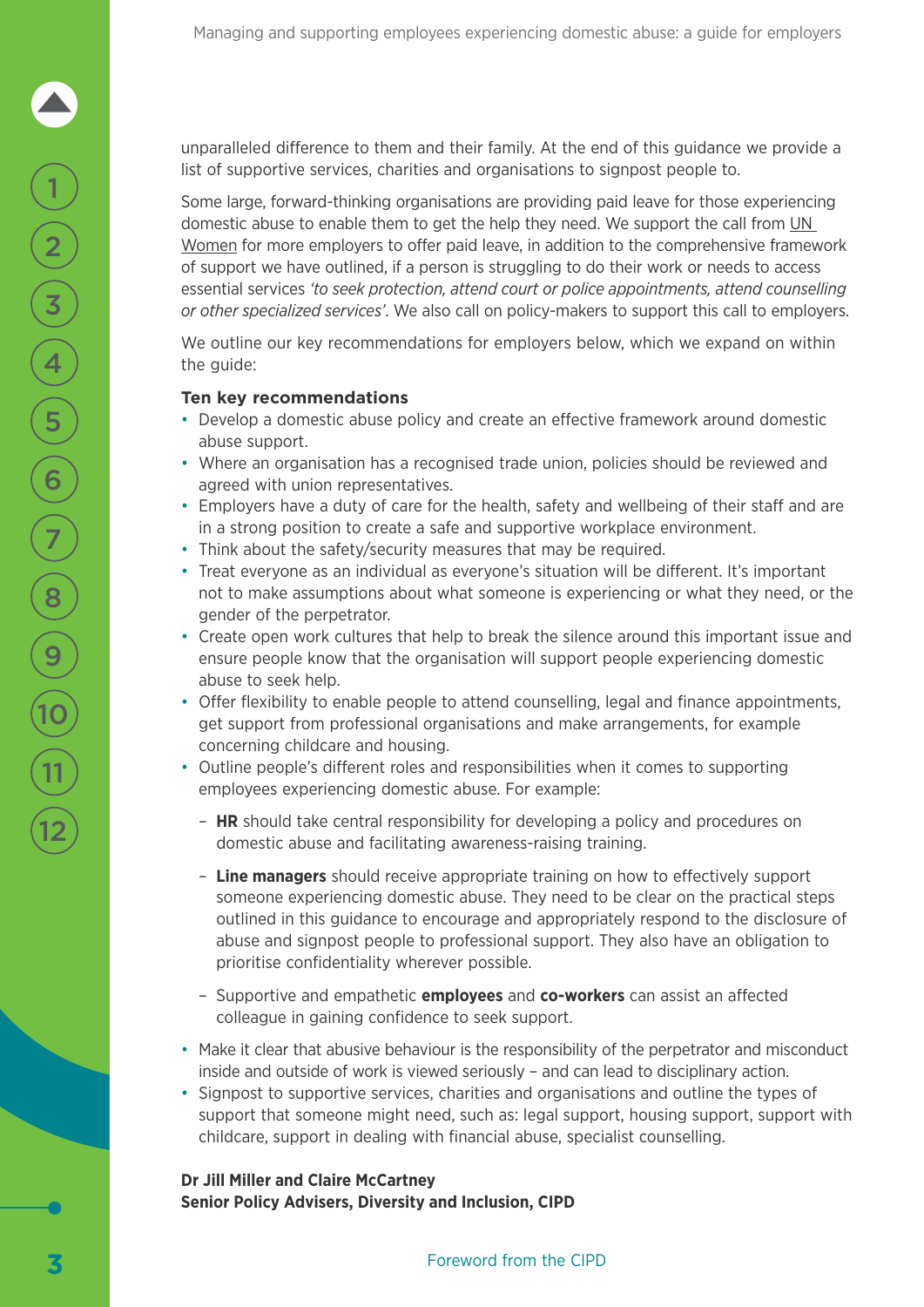# 2 **Foreword from the EHRC**

The COVID-19 pandemic has reminded us that we all depend on each other. It should also remind us of just how important it is to place equality and human rights at the heart of British society so that we ensure people are supported and lives protected during times like these.

The pandemic-led increase in homeworking has further blurred the lines between domestic and working lives and shown that employers can no longer ignore the issue of domestic abuse. During lockdown, as more people work from home, abuse has sadly increased because abusers have more opportunities to exert power and control. This has also made it more difficult for people to seek help.

Over 2 million people experienced domestic abuse in the last year alone, the majority of them women (although men can and do also experience domestic abuse). This means that the chances are someone in your workplace is currently experiencing, or will one day experience it. Domestic abuse affects people working in a range of different settings, whether that be a shop, an office or working remotely. As an employer, you have a legal responsibility under health and safety legislation to protect your staff, but this is the legal minimum. We hope that this guidance supports you in identifying ways that enable you to go above and beyond to be a best practice employer, creating an inclusive workplace, where staff feel safe and supported. That's why, alongside the CIPD, we also support the call from UN Women for more employers to offer paid leave to employees who are survivors of domestic abuse. Having an effective domestic abuse prevention policy can also help to increase productivity and staff retention by providing a supportive work environment and building trust and confidence amongst your workforce.

We hope that this practical guide helps you navigate personal conversations and take steps to ensure your staff experiencing domestic abuse feel supported and able to ask for help, both during the pandemic, and in the longer term. Action is needed now: if you're waiting for something to happen, you've waited too long already.

**Caroline Waters, OBE Interim Chair, EHRC**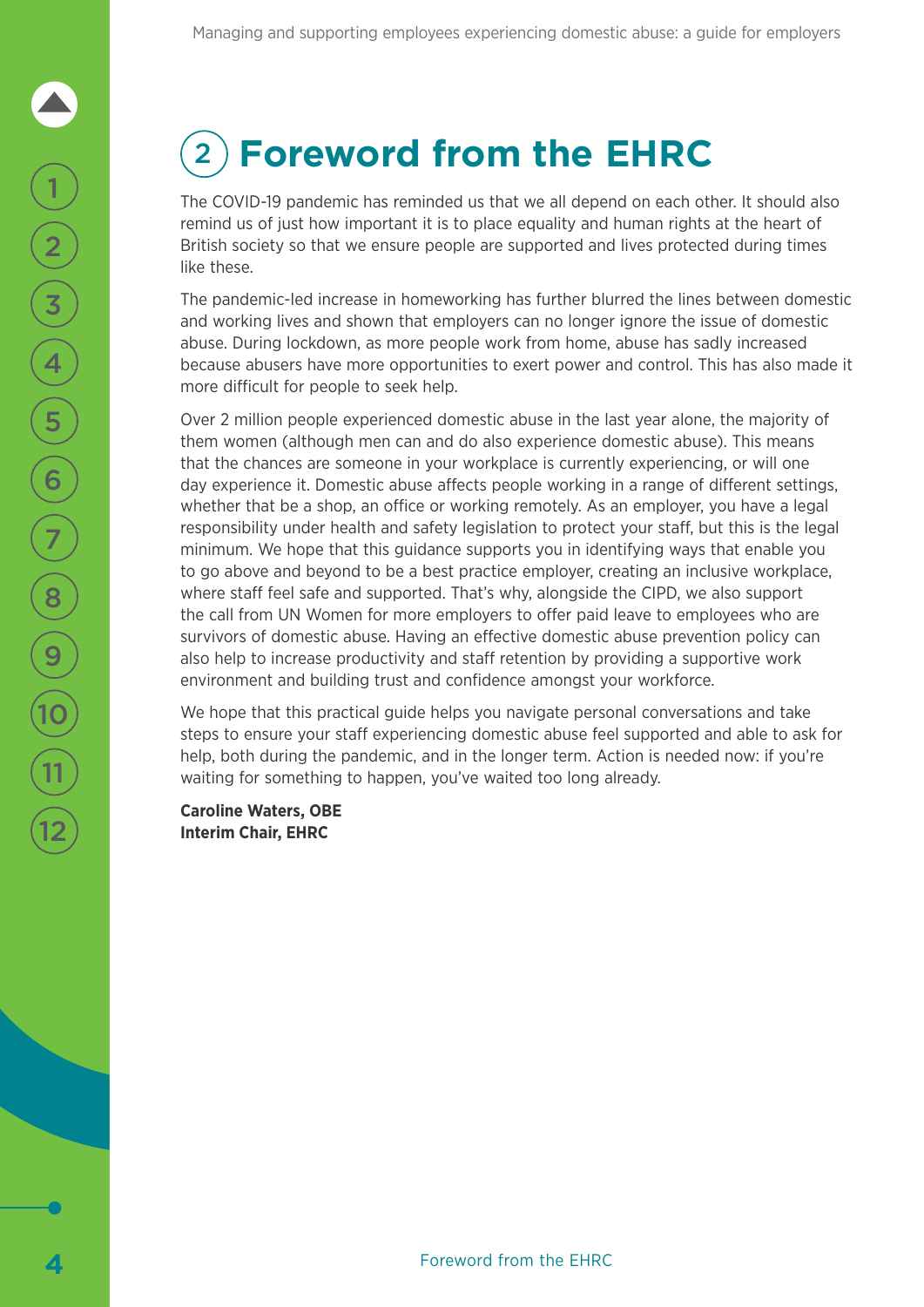### 3 **Introduction: why act now on domestic abuse?**

- Women are most likely to experience domestic abuse, but men also experience it and domestic abuse also occurs in same-sex relationships.
- Domestic abuse is not limited to physical violence. It can include repeated patterns of abusive behaviour to maintain power and control in a relationship, including economic/financial abuse.
- The Government is introducing a Domestic Abuse Bill to create a more effective approach to tackling domestic abuse and protecting those experiencing abuse. It has also launched an awareness campaign as well as a review of employment rights for survivors of domestic abuse.
- The Welsh Government introduced the Violence against Women, Domestic Abuse and Sexual Violence (Wales) Act in 2015 and launched an additional awareness campaign in May 2020.
- COVID-19 has led to incidences of domestic abuse increasing and escape routes for some being cut off.
- We need to build a society that has zero tolerance for domestic abuse.

Domestic abuse is cruel and complex and can affect anyone, leaving physical and emotional scars that can last a [lifetime](https://www.gov.uk/government/collections/domestic-abuse-bill). Domestic abuse associated crimes remain one of the most prevalent crimes in England and Wales. An estimated 2.4 million adults aged 16 to 74 experienced domestic abuse in the year ending March 2019, two-thirds of whom were women.<sup>2</sup> In [Scotland](https://www.gov.scot/publications/domestic-abuse-scotland-2018-2019-statistics/) in 2018/19, there were 60,641 total incidents of domestic abuse reported to the police. Roughly, where sex was recorded, in four out of every five incidents of domestic abuse in 2018/19, the victim was a woman and the accused was a man. However, 16% of incidents involved a male victim and a female accused.

Men are much more likely to be perpetrators, $3$  and the majority of domestic homicide victims are most often women, killed by men.4 However, men also experience domestic abuse and domestic abuse also occurs in same-sex relationships. Disabled women are almost twice as likely as non-disabled women to be affected by domestic abuse, and some ethnic minority groups are also more at risk.<sup>5</sup> Furthermore, evidence suggests that transgender people may be at particularly high risk of domestic abuse.<sup>6</sup>

All employees who experience abuse should be supported, regardless of sex and the type of abuse. It's important not to make assumptions about what someone might be experiencing or the sex of the perpetrator.

Domestic abuse is often a pattern of abusive behaviour/incidents that goes on for a number of years. It is also not limited to physical violence. Domestic abuse can include repeated patterns of abusive behaviour to maintain power and control in a relationship, known as coercive control. The UK Government currently uses a non-statutory definition of domestic violence and abuse which recognises this and defines domestic abuse as:

*Any incident or pattern of incidents of controlling, coercive or threatening behaviour, violence or abuse between those aged 16 or over who are, or have been, intimate partners or family members regardless of gender or sexuality. It can encompass, but is not limited to, the following types of abuse: psychological; physical; sexual; financial; emotional.*

2

1

3

4

5

6

7

8

9

 $\frac{10}{11}$ <br> $\frac{1}{12}$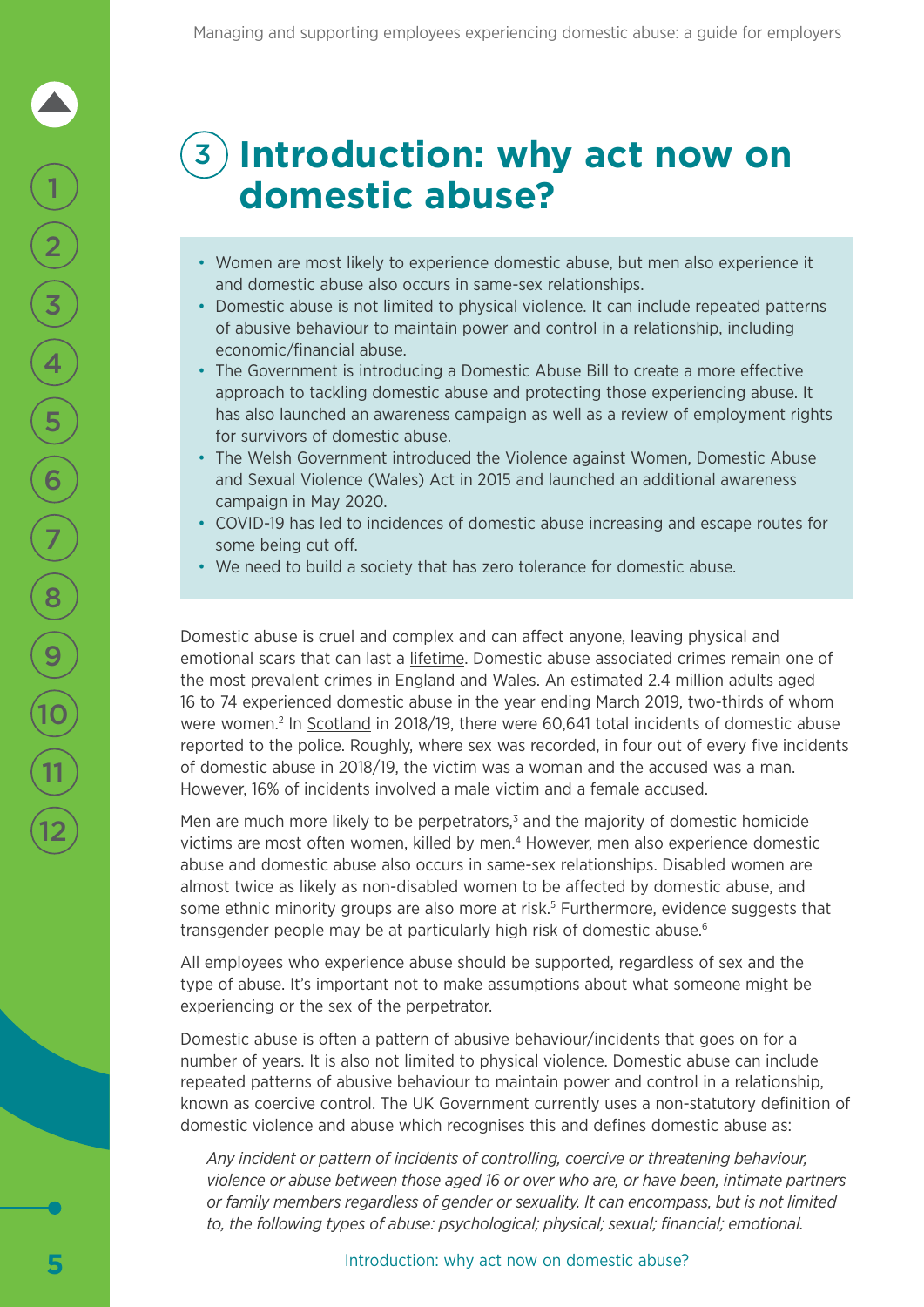It is worth noting that this definition currently varies – for example, the Scottish Government's definition is limited to partners or ex-partners, but is not limited to people aged 16 or over.<sup>7</sup>

#### **Scotland and Wales**

[The](http://www.legislation.gov.uk/asp/2018/5/contents/enacted) governments in Scotland and Wales have already legislated on domestic abuse. The [Domestic Abuse \(Scotland\) Act 2018](http://www.legislation.gov.uk/asp/2018/5/contents/enacted) came into effect on 1 April 2019, and the Scottish Government includes domestic abuse within its [Equally Safe strategy](https://www.gov.scot/publications/equally-safe-scotlands-strategy-prevent-eradicate-violence-against-women-girls/). In Wales, the Violence against Women, Domestic Abuse and Sexual Violence (Wales) Act 2015 came into force in 2015 and the Welsh Government produced a National Strategy from 2016 to 2021. Since then, there have been annual National Advisers' Annual Plans and Reports, a Cross Government Delivery Framework and National Indicators in Wales.

#### **Domestic abuse and COVID-19**

One of a number of health and wellbeing concerns relating to the impact of COVID-19 is that incidences of domestic abuse are increasing and that escape routes could be cut off and people may feel isolated from their support network.

#### [Women's Aid](https://www.womensaid.org.uk/covid-19-resource-hub/#1585739910691-6b8d326b-5792) states:

*Covid-19 does not cause domestic abuse, only abusers are responsible for their actions. The pandemic does, however, threaten to escalate abuse and close down routes to safety for women to escape.*

*Survivors contacting Women's Aid's direct services have reported escalating abuse and having to live in lockdown with an abuser due to Covid-19. Women in lockdown with their abuser will be less able to get breathing space. It will be harder to text or phone to get support from friends and family, and from specialist support services. Child survivors will no longer have the respite of school or nursery, which can often be a safe space to access support.*

The National Domestic Abuse helpline, run by the charity Refuge, reported a concerning increase in calls and online requests for help since the 2020 lockdown in response to the COVID-19 pandemic. And according to new data published by the [UN Population Fund](https://www.unfpa.org/resources/impact-covid-19-pandemic-family-planning-and-ending-gender-based-violence-female-genital) (UNFPA), *'For every 3 months the lockdown continues, an additional 15 million cases of gender-based violence are expected.'*

[Scottish Women's Aid](https://womensaid.scot/wp-content/uploads/2020/05/Equalities-and-Human-Rights-Committee-submission-final.pdf) also recognises that lockdown likely made it more difficult for women to seek support while they spend extended periods of time at home with their abuser. [Usage data](https://www.dailypost.co.uk/news/north-wales-news/welsh-domestic-violence-charity-gives-18333086) on Welsh Women's Aid's Live Fear Free Helpline, which is funded by the Welsh Government, revealed a decrease in calls at the beginning of lockdown; however, by the end of March and into April, the charity saw a 49% increase in contact with the helpline. Furthermore, a [Welsh Government press release](https://gov.wales/new-welsh-government-funding-will-help-victims-and-survivors-domestic-abuse-live-fear-free) on 30 June 2020 reported that:

*There is a definite link between life pressures – for example economic hardship, fears about employment, and the frustration arising from current lockdown restrictions – and abuse, though there is never an excuse. During lockdown, calls to domestic abuse helplines have changed significantly, becoming more complex, and more lengthy (now nearly twice the 3.18-minute pre-COVID-19 average). Services are beginning to hear from victims who tell them that once lockdown is over they intend to leave their abusers.*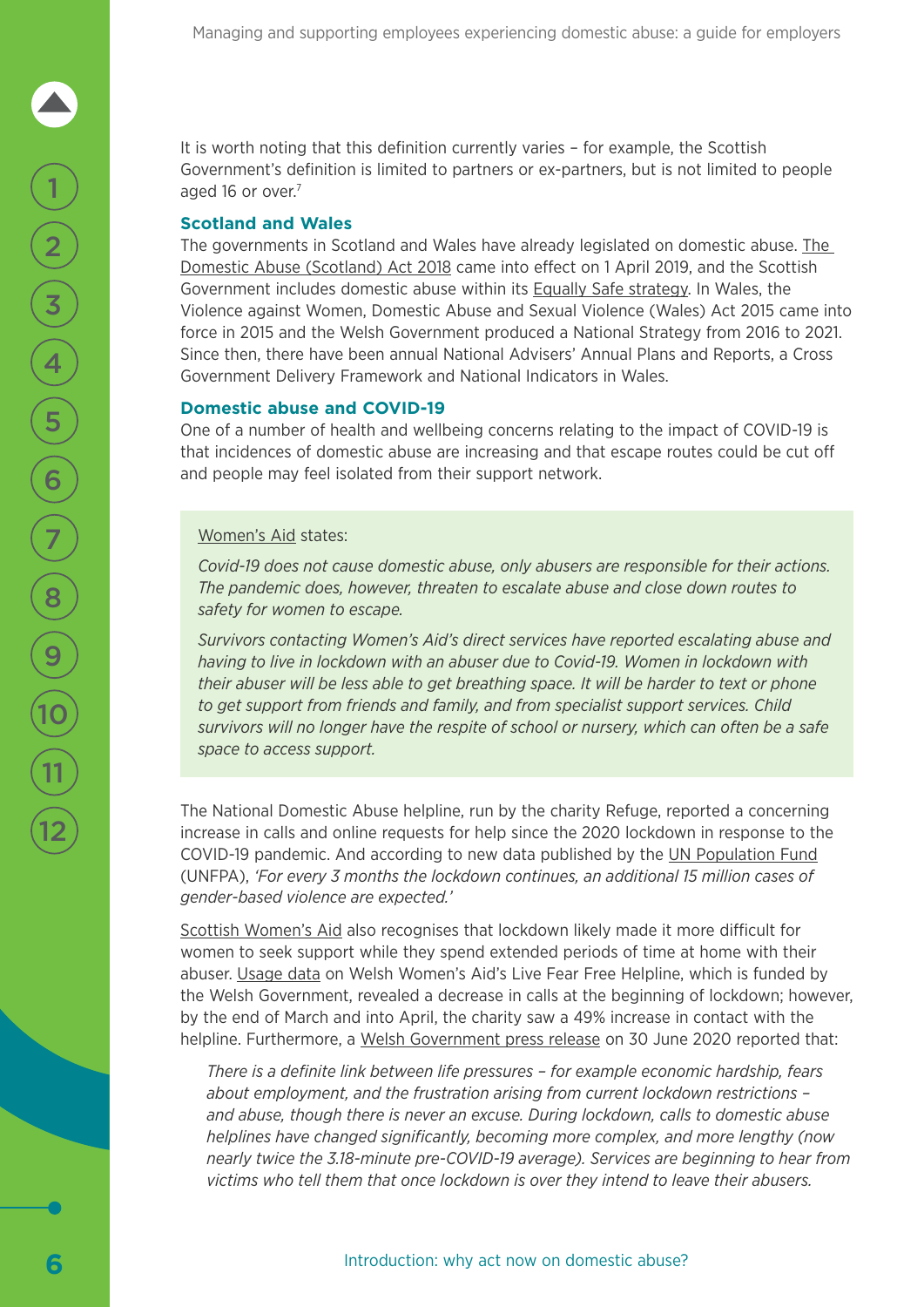Refuge's chief executive [stated](https://www.refuge.org.uk/refuge-responds-to-covid-19/) that:

*Self-isolation has the potential to aggravate pre-existing abusive behaviours by perpetrators. While in lockdown or self-isolation, women and children are likely to be spending concentrated periods of time with perpetrators, potentially escalating the threat of domestic abuse and further restricting their freedom.*

*Domestic abuse isn't always physical – it's a pattern of controlling, threatening and coercive behaviour, which can also be emotional, economic, psychological or sexual. Abuse is a choice a perpetrator makes, and isolation is already used by many perpetrators as a tool of control.*

The Home Office has created a domestic abuse campaign, [#YouAreNotAlone,](https://protect-eu.mimecast.com/s/Egx6CvQ8xF7AMLgCQMAZF?domain=gov.uk) to raise awareness that if anyone is at risk of, or experiencing, domestic abuse, they are still able to leave and seek support. This campaign is to support people through and coming out of the pandemic and to reassure people that support services remain available during this difficult time.

The Scottish Government has published [guidance](https://www.gov.scot/publications/coronavirus-covid-19-guidance-on-domestic-abuse/pages/overview/) on COVID-19 and domestic abuse. The Welsh Government launched the 'Home shouldn't be a place of fear' campaign with Welsh Women's Aid on 7 May 2020 and an online e-learning course to help people recognise the signs of domestic abuse and understand how they can help, as well as producing *guidance*.

Domestic abuse charities predicted an increase in people seeking safety as lockdown eased.<sup>8</sup> [A report by UN Women](https://www.weps.org/sites/default/files/2020-05/COVID-19 DOMESTIC VIOLENCE 2020 %28FINAL%29.pdf) says, *'Being confined and isolated during a lockdown, along with added stresses, tension and financial insecurity, may exacerbate existing abuse and control or it may occur for the first time.'*

And in a similar vein, [Equally Safe at Work](https://www.equallysafeatwork.scot/resources/ESAWcovid19final.pdf), a programme to support local government in Scotland to support its staff, says:

*Significant changes to workplaces and working lives are creating further challenges for victim-survivors. Therefore, employers still have a key role in supporting women affected by VAW [violence against women] during the COVID-19 lockdown and recovery period. Employers and line managers may be the only consistent contact for victim-survivors during this time.*

Therefore, it follows that the new ways of working and economic climate we face postpandemic, such as increased homeworking and threat of redundancies, may also have the potential to exacerbate domestic abuse. It's essential that employers have support in place for their staff.

The UN Women report explains:

*The COVID-19 pandemic adds greater health and safety risks for an employee working from home during a lockdown. These are relevant issues for the immediate future as lockdowns are lifted and in the longer-term where remote working is likely to be a more common feature of the future world of work. Keeping women safely in their employment, including when working remotely, with the possibility of financial independence, is critical to enabling women to survive domestic violence.*

#### **The Domestic Abuse Bill**

The Government is introducing the Domestic Abuse Bill and a wider programme of work, with the key purpose of the prevention of abuse and the protection of survivors. The bill is currently undergoing scrutiny in Parliament and, if passed, will introduce measures such

2

1

3

4

5

6

7

8

9

 $\frac{10}{11}$ <br> $\frac{1}{12}$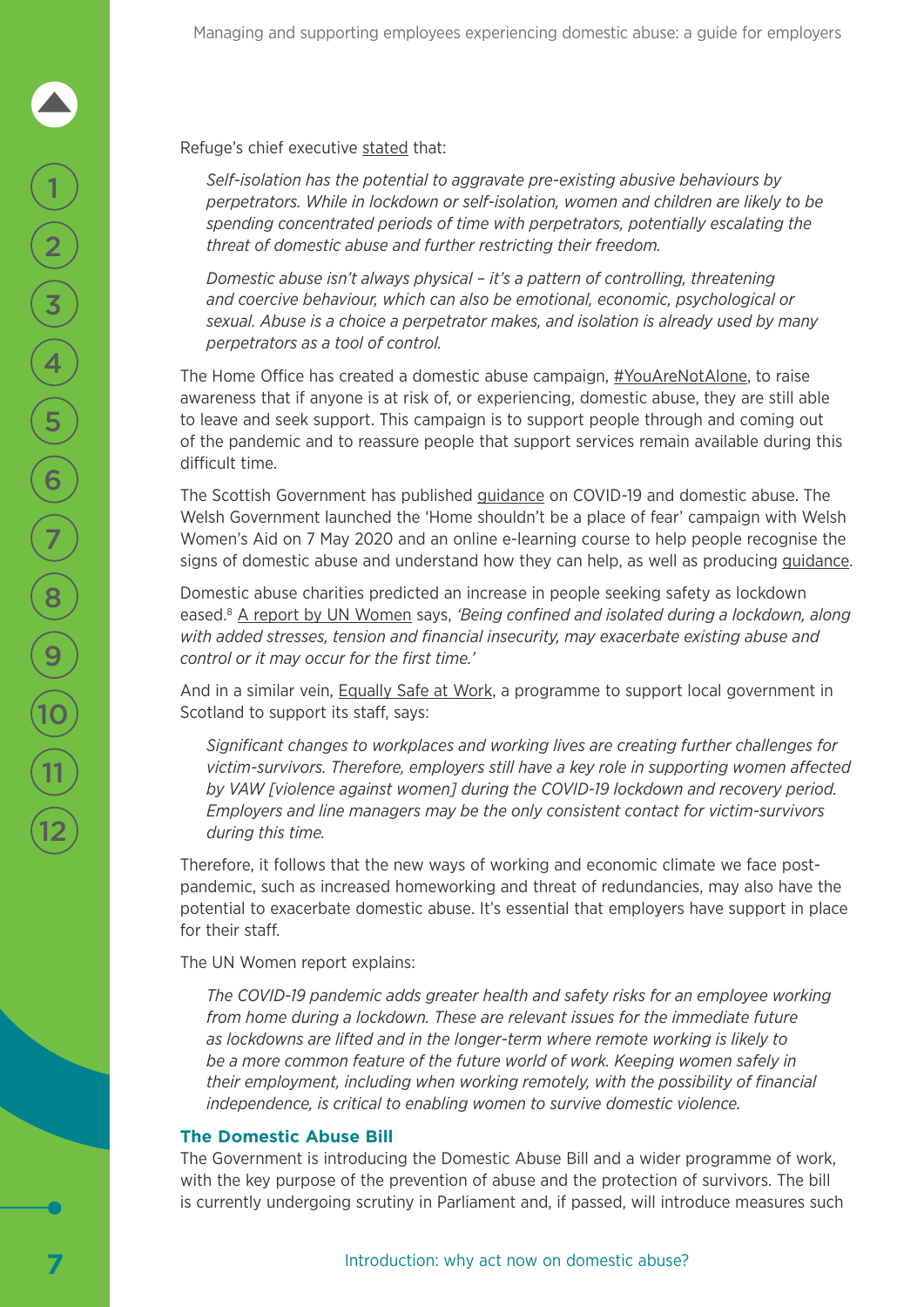as a new all-purpose statutory definition of domestic abuse that will include economic abuse and the establishment of a Domestic Abuse Commissioner to champion victims and survivors.

In June 2020 the Government also announced a [review](https://www.gov.uk/government/news/government-to-review-support-in-the-workplace-for-survivors-of-domestic-abuse) into the employment rights of people experiencing domestic abuse to look at what more can be done to help them in the workplace. The review will look at issues such as the availability of flexible working and unplanned leave, and how employers can help prevent economic abuse of their employees.

This guide will support any new legislation by providing practical guidance for employers, and managers in particular, about how they can support staff within the workplace who are experiencing domestic abuse.

#### **Building a society that has zero tolerance towards domestic abuse**

Far too many people have their lives destroyed by abuse. As the [Government](https://www.gov.uk/government/collections/domestic-abuse-bill) outlines, we need to build a society that has zero tolerance towards domestic abuse and actively empowers survivors, communities and professionals to confront and challenge it and to provide survivors with the support they deserve.

We hope through this guidance we can support the drive to build a society that has zero tolerance towards domestic abuse.

As we outline in the next section, domestic abuse can affect the workplace. Employers are in a strong position to create a safe and supportive workplace culture by following good practice, for example, by raising awareness of domestic abuse, having a policy on the issue, providing guidance for managers and employees, and signposting employees to sources of support.

### 4 **Why is domestic abuse a workplace issue?**

- Domestic abuse has an impact at work.
- Research shows that 75% of those enduring domestic abuse are targeted at work.
- Domestic abuse can negatively affect those abused as well as workplace colleagues around them.
- Employers are in a strong position to create a safe and supportive workplace culture.

#### **Domestic abuse has an impact at work**

Research finds that 75% of those enduring domestic abuse are targeted at work.<sup>9</sup> This abuse can range from harassing phone calls to abusive partners arriving at the office unannounced and physical assaults, for example.

[Research by the TUC](https://www.tuc.org.uk/sites/default/files/Domestic_Violence_And_The_Workplace_0.pdf) has highlighted that of those who had experienced domestic abuse, over 40% were prevented from getting to work by their abuser, most commonly through physical violence or restraint (72%) followed by threats (68%).

Domestic abuse can negatively affect those being abused while they are at work, as well as workplace colleagues around them. For example: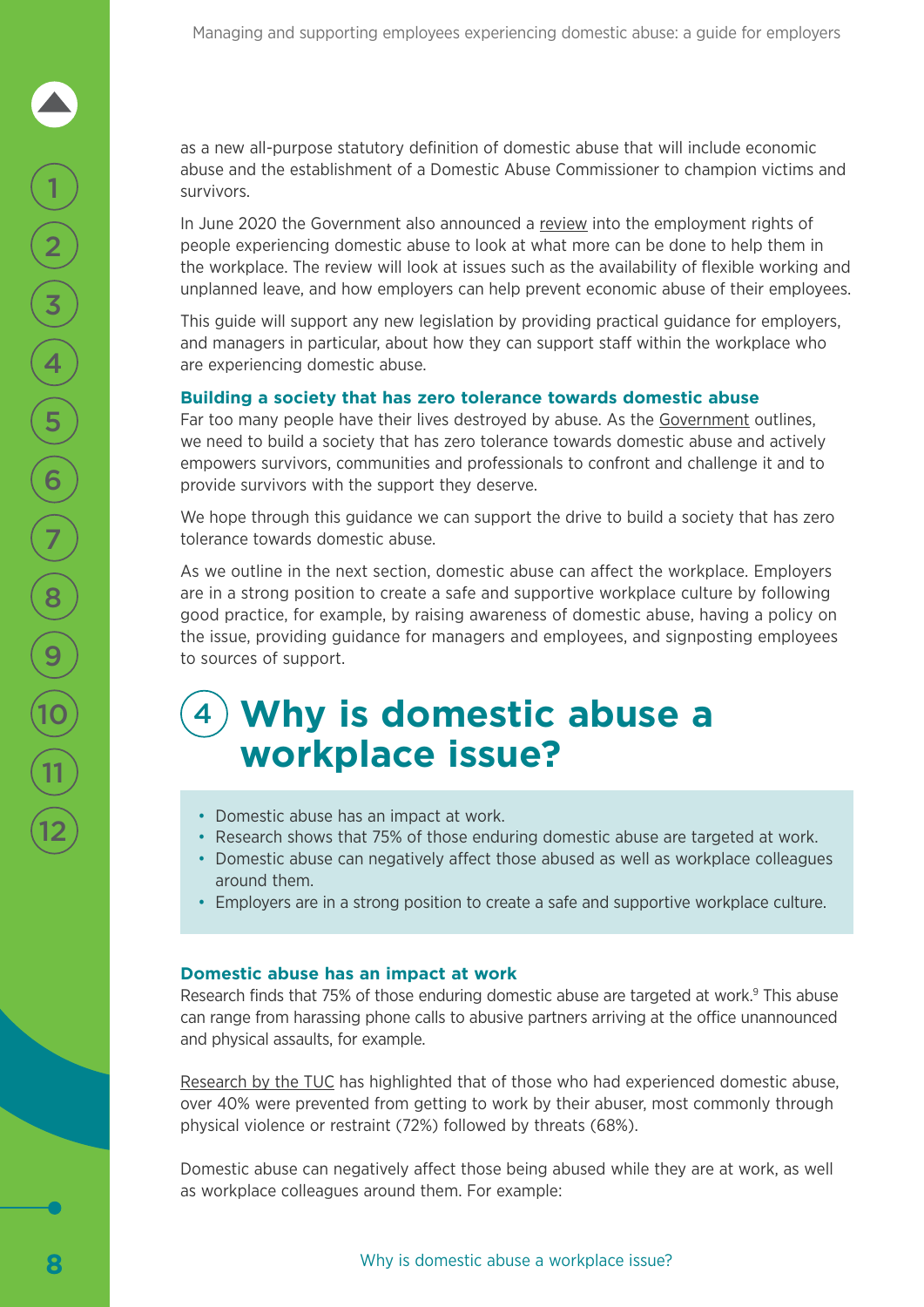- An employee can experience domestic abuse while they are at work through threatening phone calls and emails.
- An employee may experience abuse when travelling to and from work.
- Domestic abuse can affect an employee's performance, attendance, career prospects and job security.
- Colleagues can experience threatening or intimidating behaviour from the perpetrator.

However, importantly, the workplace can also be one of the few places that a person experiencing abuse can be separate from their abuser. Therefore, it can be the place where someone can ask for support and access information.

#### **Employers are in a strong position to create a safe and supportive workplace culture**

#### **A duty of care**

Employers have a duty of care for the health, safety and wellbeing of their staff and are in a strong position to create a safe and supportive workplace environment.

Further, the recent [UN Women guidance](https://www.weps.org/sites/default/files/2020-05/COVID-19 DOMESTIC VIOLENCE 2020 %28FINAL%29.pdf) on domestic abuse in light of the COVID-19 pandemic recommends that an example of a good practice workplace policy on domestic abuse would include a domestic abuse workplace risk assessment and safety planning as an integral part of occupational safety and health within organisations. If an organisation does not have in-house specialist knowledge on domestic abuse and the appropriate safety planning, it would be a good idea to enlist the help of domestic abuse services/ professionals to carry out any such risk assessment.

If domestic abuse is disclosed, where possible, working environments should provide flexible and adaptable measures that meet the needs of people experiencing domestic abuse. This may include considerations on personal safety, working hours, enhanced needs in respect of confidentiality (for example when an individual identifies as LGBT+) and appropriateness of response and support services in terms of, for example, sex, ethnic background, religion, age, disability, sexual orientation and language.

It is important to note each person's needs are different and that any measures should only be used with the authorisation/consent of the individual concerned.

Employers should in particular take reasonable steps to prevent an employee from being targeted by their abuser at work. While there is no specific legislative protection against abuse or harassment by third parties under the Equality Act 2010, employers who do not take reasonable steps to prevent or respond to third party harassment could potentially be held liable in other ways, depending on the circumstances – for example, for direct or indirect discrimination under the Equality Act 2010 or for constructive dismissal under the Employment Rights Act 1996. Detailed guidance on when employers may find themselves liable in relation to abuse or harassment of employees by third parties at work can be found at paragraphs 4.34–4.51 of the EHRC's technical guidance: [Sexual Harassment and](https://www.equalityhumanrights.com/en/publication-download/sexual-harassment-and-harassment-work-technical-guidance)  [Harassment at Work.](https://www.equalityhumanrights.com/en/publication-download/sexual-harassment-and-harassment-work-technical-guidance)

#### **Good people management**

Being a good employer includes supporting staff through new or difficult periods in their lives. People experiencing domestic abuse can be subject to disciplinary action or performance management and lose their jobs because their behaviour, such as being late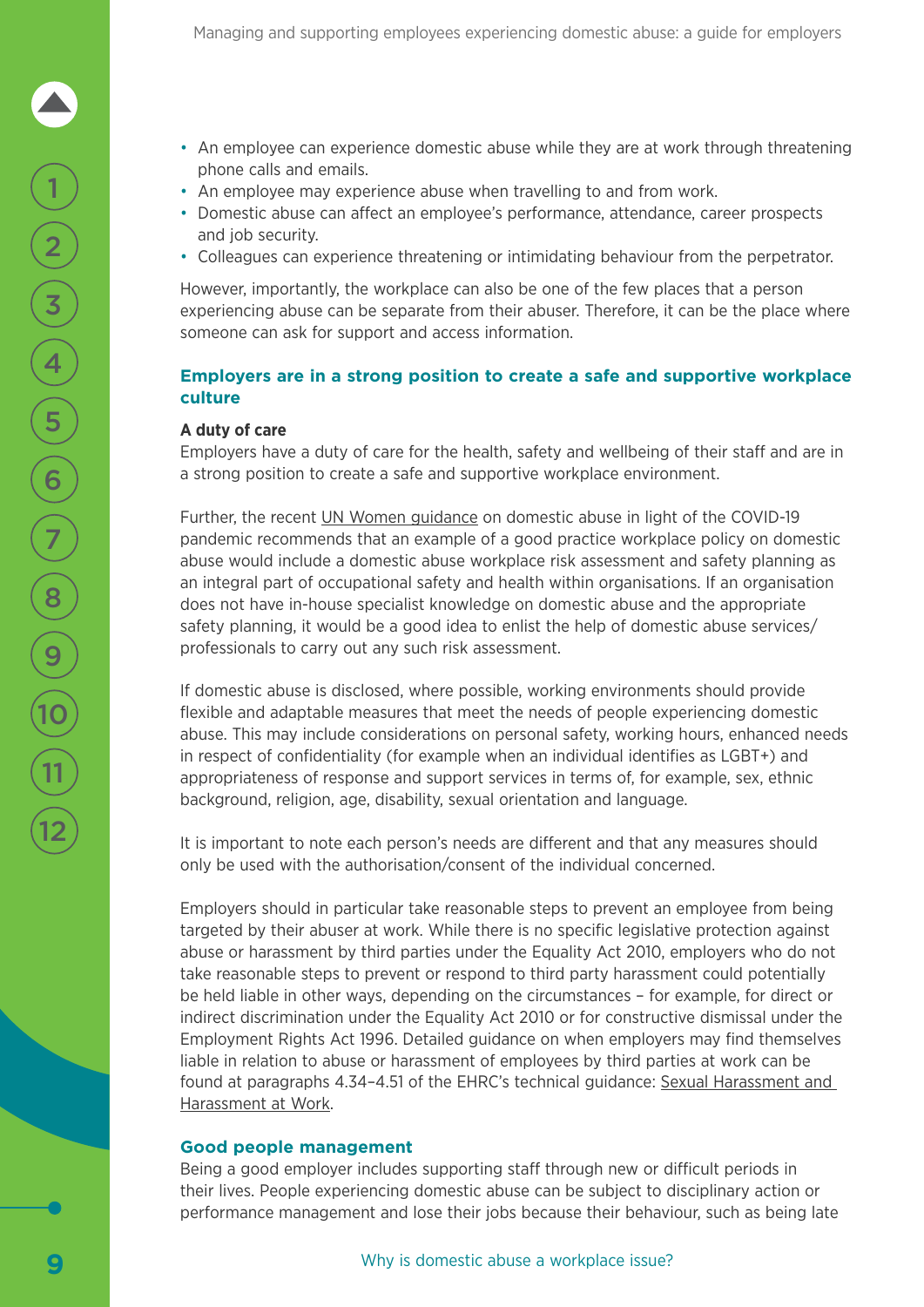for work or underperformance, is misinterpreted. However, a steady income is often key to a survivor's economic independence and their opportunities to escape from an abusive relationship. Employees may feel unable to raise domestic abuse in a formal disciplinary or performance hearing. So, it is important that managers know how to spot the signs of domestic abuse and that employees are given a full opportunity in an appropriate setting to raise any underlying issues that may be causing their behaviour or underperformance.

Just as all people management approaches should be inclusive, it's important to look at your domestic abuse policy and the support you provide with an inclusion lens. There may be additional barriers to disclosure, unique to certain communities (such as race, disability, [LGBT+](https://www.galop.org.uk/wp-content/uploads/For-Service-Providers-Barriers.pdf)), which may make it harder for people to feel comfortable coming forward to talk about domestic abuse. If organisations build open cultures that are supportive of diversity and inclusion, this will help people to have the confidence to disclose personal information around domestic abuse to their organisation and managers. It also means that they will be more confident asking for support, they know the issue will be treated seriously and they will be treated in a supportive and fair way.

People manager and HR roles are very important here. This guide will help to increase your awareness and knowledge on the issue and outline how to respond as well as steps you can consider taking to support staff. However, it's important to remember that every individual case will be different and an individual's needs will also differ.

It is important to also be clear on the role and responsibilities of both HR and people managers and set boundaries. For example, managers should not adopt the role of counsellor, but instead should signpost employees to specialist help.

#### **Effective frameworks around domestic abuse support**

We recommend that organisations have a domestic abuse policy in place, develop an effective framework around domestic abuse support and create open cultures that help to break the silence around this important issue. Where an organisation has a recognised trade union, policies should be reviewed and agreed with union representatives.

Having a domestic abuse workplace framework or policy and widely communicating it, as well as what support is available, can clearly demonstrate domestic abuse is not tolerated within or outside the workplace. It also shows a commitment to provide support for staff and take action against perpetrators (see the section on 'A commitment to challenge employees who perpetrate domestic abuse' on [page 17\)](#page-18-0).

The next section of this guide outlines what a framework of support may look like.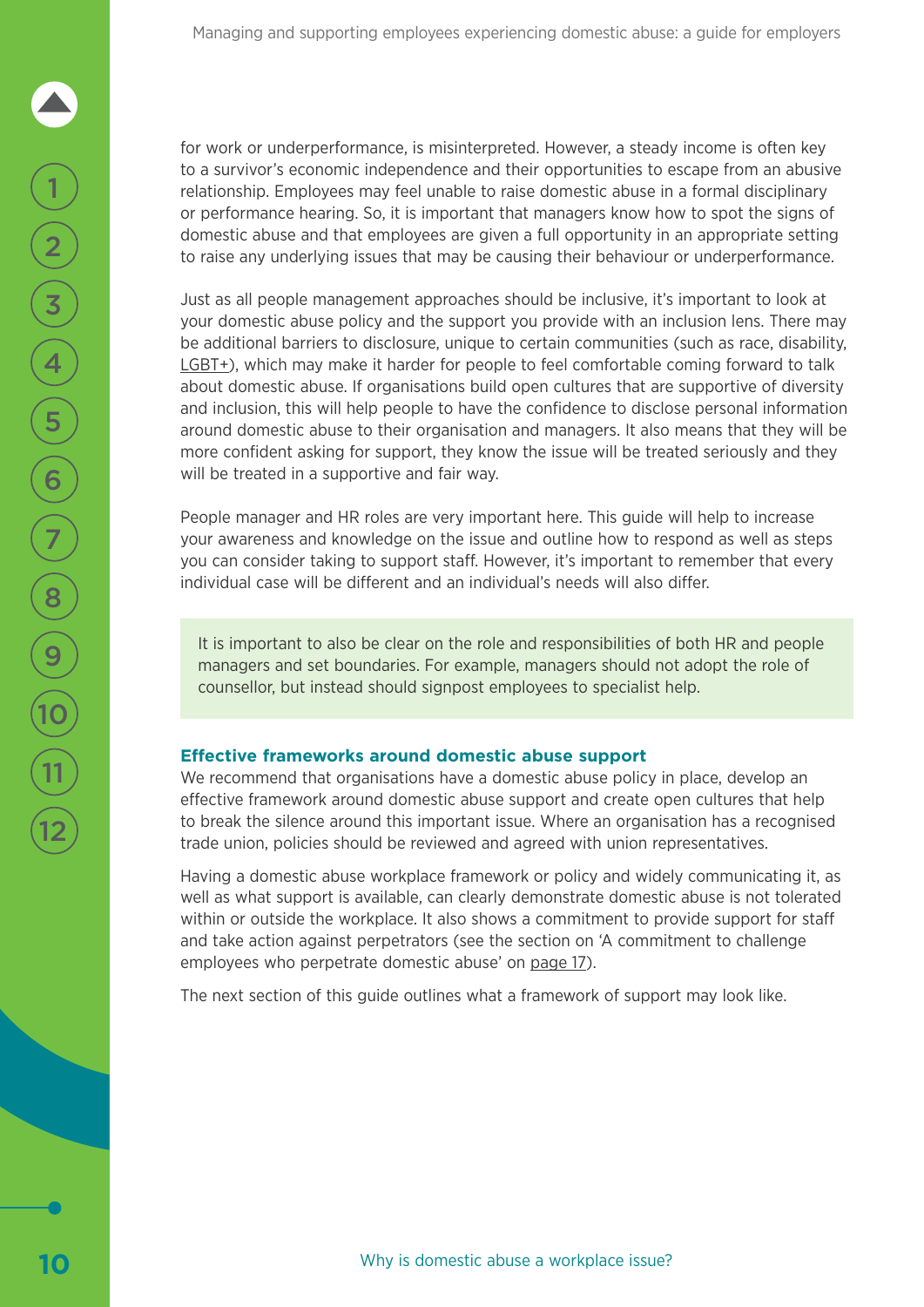### 5 **Developing an effective framework around domestic abuse support**

- An effective framework of support should have four key steps:
	- Recognise the problem.
	- Respond appropriately to disclosure.
	- Provide support.
	- Refer to the appropriate help.
- Note that some measures should only be used with the authorisation of the individual concerned.
- All support options should be survivor-oriented, and the person's wishes, safety and wellbeing should take priority in all matters and procedures.

Having a domestic abuse workplace policy is a good first step, setting out the organisation's position on domestic abuse and letting employees experiencing abuse know they will be supported and that their safety is of concern to their employer.

Here we suggest a framework of support consisting of four key steps:

- Recognise the problem.
- Respond appropriately to disclosure.
- Provide support.
- Refer to the appropriate help.

Under each step of the framework we propose some actions businesses can take to manage domestic abuse in the workplace, with benefits for both employees and businesses.

In many cases the support needed is about being aware, offering flexibility and signposting to the organisations that provide specialist support. Large budgets aren't required, so even with limited resources there are steps that small business owners can take to address the effects of domestic abuse in the workplace.

#### **Recognise the problem**

- Look for sudden changes in behaviour and/or changes in the quality of work performance for unexplained reasons despite a previously strong record.
- Look for changes in the way an employee dresses, for example excessive clothing on hot days, changes in the amount of make-up worn. This is obviously not as easy to do with remote working, which may have increased during COVID-19 and continue to be implemented going forward, but could be picked up in video meetings.
- Domestic abuse is often a hidden problem and individuals can find it very difficult to disclose. Some employees might not think they are experiencing domestic abuse and might not use these words to describe their experiences. However, they might talk about behaviour from their partner that is violent, abusive or coercively controlling. Ask open and empathetic questions, such as:

1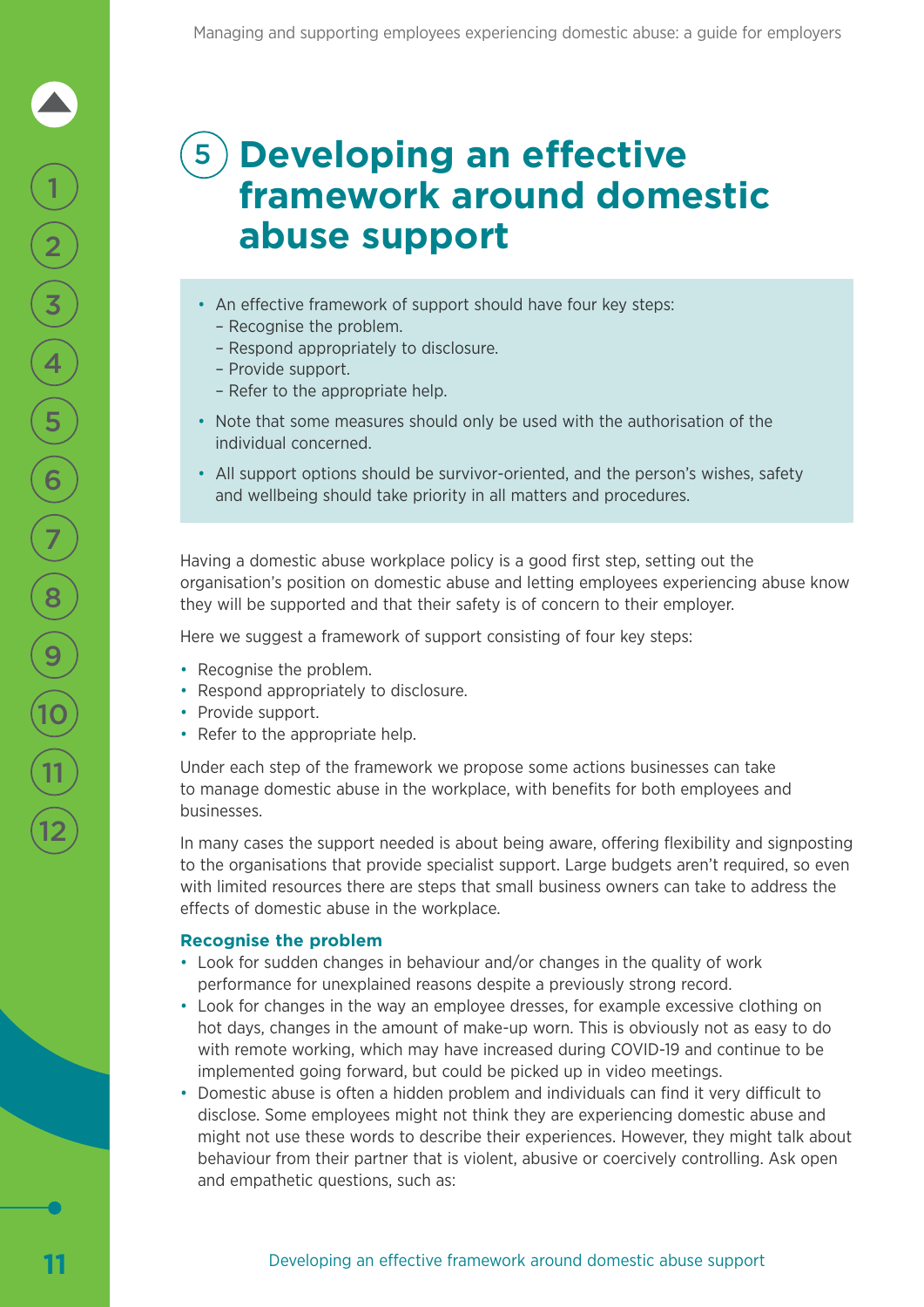- How are you doing at the moment?
- How are things at home?
- Are there any issues you'd like to discuss with me?
- I have noticed recently that you are not yourself. Is anything the matter?
- In some cases employees may make a disclosure to their union representative make sure that your organisation has a set process for involving unions, where relevant, in the development of their domestic abuse policies and how to support employees if they disclose to a union representative.
- Treat everyone as an individual as everyone's situation will be different. It's important not to make assumptions about what someone is experiencing or what they need. Domestic abuse can happen to anyone, and although more women are affected, it can happen to men and in same-sex relationships.
- Be really careful when raising things with people working from home, as the abuser might be monitoring the employee's email or other methods of communication. Even asking open questions in an email, or in a call when it's not known who else is listening, might ring alarm bells with the abuser and cause more abuse.

#### **Respond appropriately to disclosure**

- Show empathy and compassion when responding to an employee's disclosure of experiencing domestic abuse. Think about how you might best be able to do this if you can't be physically together and how you might continue to show that support when you aren't sharing a workspace.
- Believe an employee if they disclose experiencing domestic abuse do not ask for proof.
- Don't make assumptions about what someone is experiencing or what they need. This includes not assuming the gender of someone's partner.
- Reassure the employee that the organisation understands how domestic abuse may affect their work performance and outline the support that can be offered.
- If the survivor and perpetrator work in the same business, the perpetrator could have access to personal information, depending on their role. So, in this circumstance, it's good practice to immediately make personal records case-sensitive and set a request for permission to access records associated with the survivor.

#### **Provide support**

- Make sure that line managers are checking in frequently with employees so that they can raise any concerns or worries, offer support such as flexibility, and signpost them to professional support. This is even more important for remote workers, and those who are continuing to work from home following COVID-19, who are likely to feel more isolated and potentially vulnerable.
- Line managers should ask the individual about what support they need and regularly check in with that question, as the support they need may change over time as the individual's circumstances change. Let the individual take the lead in what they want to talk about and what they think the problem is.
- Ask the individual about the best way to keep in contact with them, for example which communication methods are private and which they have easy access to.
- Offer flexibility in working hours to enable an employee to sort out financial, housing, legal and childcare issues. The flexibility required may differ in the short and longer term.
- Offer paid leave (up to ten days per year is offered by some forward-thinking companies) in addition to other leave entitlements.
- Divert phone calls and email messages and look to change a phone extension if an employee is receiving harassing calls.
- Look at how non-employees access the building to ensure people can't just walk in.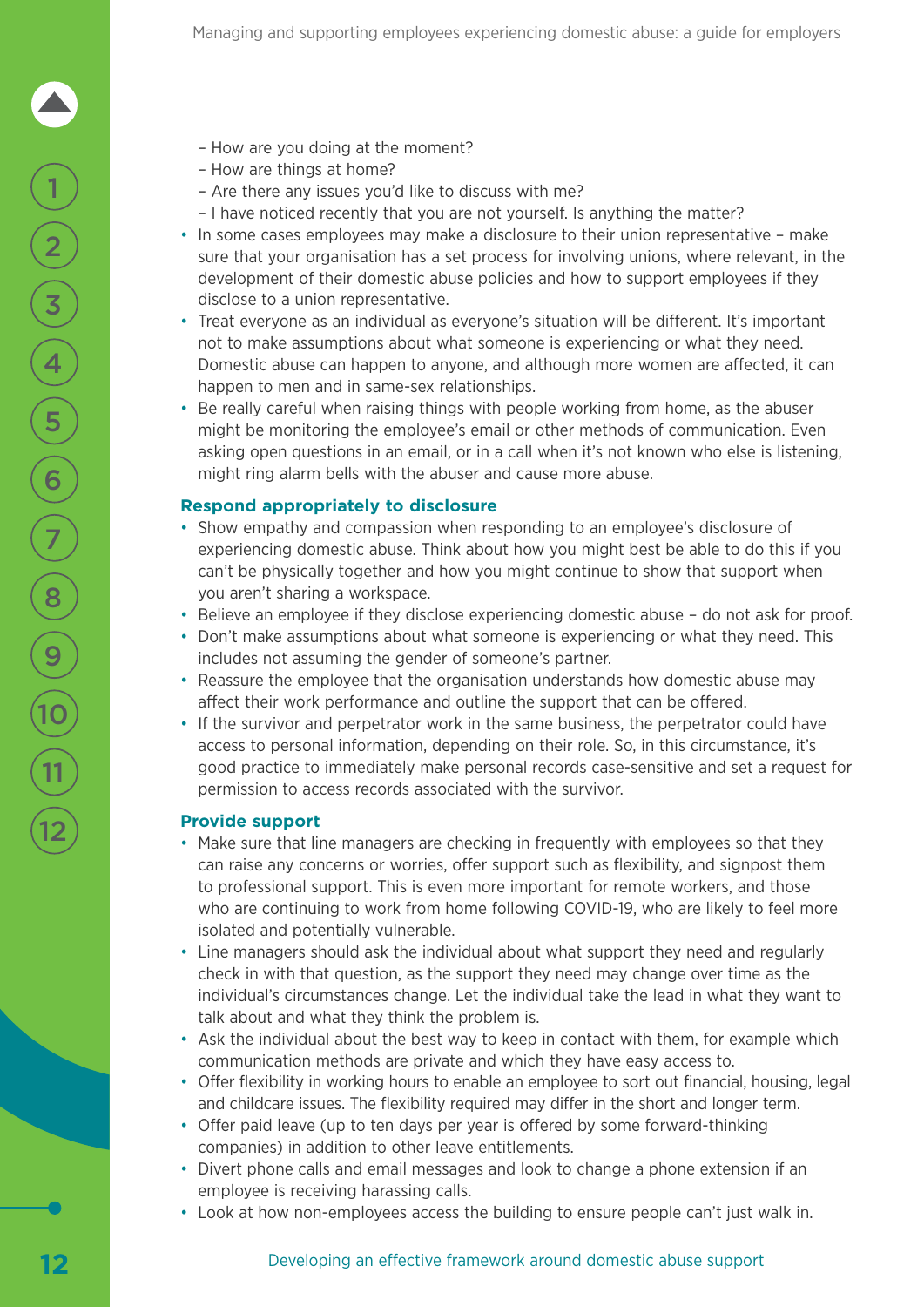- Agree with the employee what to tell colleagues and how they should respond if their ex/partner telephones or visits the workplace or is present during a virtual meeting.
- Ensure the employee does not work alone or in an isolated area and check that staff have arrangements for getting safely to and from home.
- Support an individual's request to get advice on where and how to obtain a protection/ barring order that covers the workplace.
- Think about specific areas of the work environment where the survivor's physical safety may be at risk, for example the workplace car park.
- With the consent of the employee, you could agree code words, or hand signals in video calls, so if they don't come into the office, or if they are in a threatening situation while working at home, there are set phrases both parties can say to enable them to flag if they are in danger. Also agree what action a signal requires, for example if to call the police, or if to provide information about available support.
- Keep a record of any incidents of abuse in the workplace, including persistent telephone calls, emails or visits to the workplace or any concerns that the employee reports, as well as anything that occurs around the workplace, such as during travel to and from work or to meetings not held in the usual place of work. Also record the support offered.
- Share domestic abuse helpline posters in physical and virtual spaces (such as on the back of toilet doors, your intranet, and so on). Refuge poster resources are listed in the further sources of information in section 7 of this guide.
- Consider if there are ways that you can offer financial support, such as providing interest-free loans to cover immediate financial costs, like deposits for new housing. Also think about providing emergency financial support to help someone facing an immediate crisis, such as through a salary advance.
- Give employees you know are experiencing domestic abuse at home first refusal to return to the work environment when it is safe to do so.
- Employees experiencing domestic abuse may need to leave their area of usual work in order to escape the perpetrator, and/or to receive additional support. In these cases, managers should work with the employee and senior staff to find ways for the survivor to keep their role, or move to a comparable one. This may involve working in a different office, from home, and so on.

It's important to note that some of these measures should only be used with the authorisation of the individual concerned. All support options should be survivororiented, and the person's wishes, safety and wellbeing should take priority in all matters and procedures.

#### **Refer to the appropriate help**

- It is important to be clear on the role and responsibilities of both HR and people managers and set boundaries. For example, managers should not adopt the role of counsellor, but rather they should signpost employees to specialist help.
- Have a list of the support services offered in your area that is easily accessible and refer employees to appropriate organisations that deal with domestic abuse. Some of these organisations that offer support and resources are listed in section 7.
- HR and line managers may want to research local sources of support themselves to gain a better understanding of what is available.
- Those supporting domestic abuse survivors may need some support themselves. Many of the specialist organisations listed at the end of this report also provide advice and guidance for these key support staff.

2

1

3

4

5

6

7

8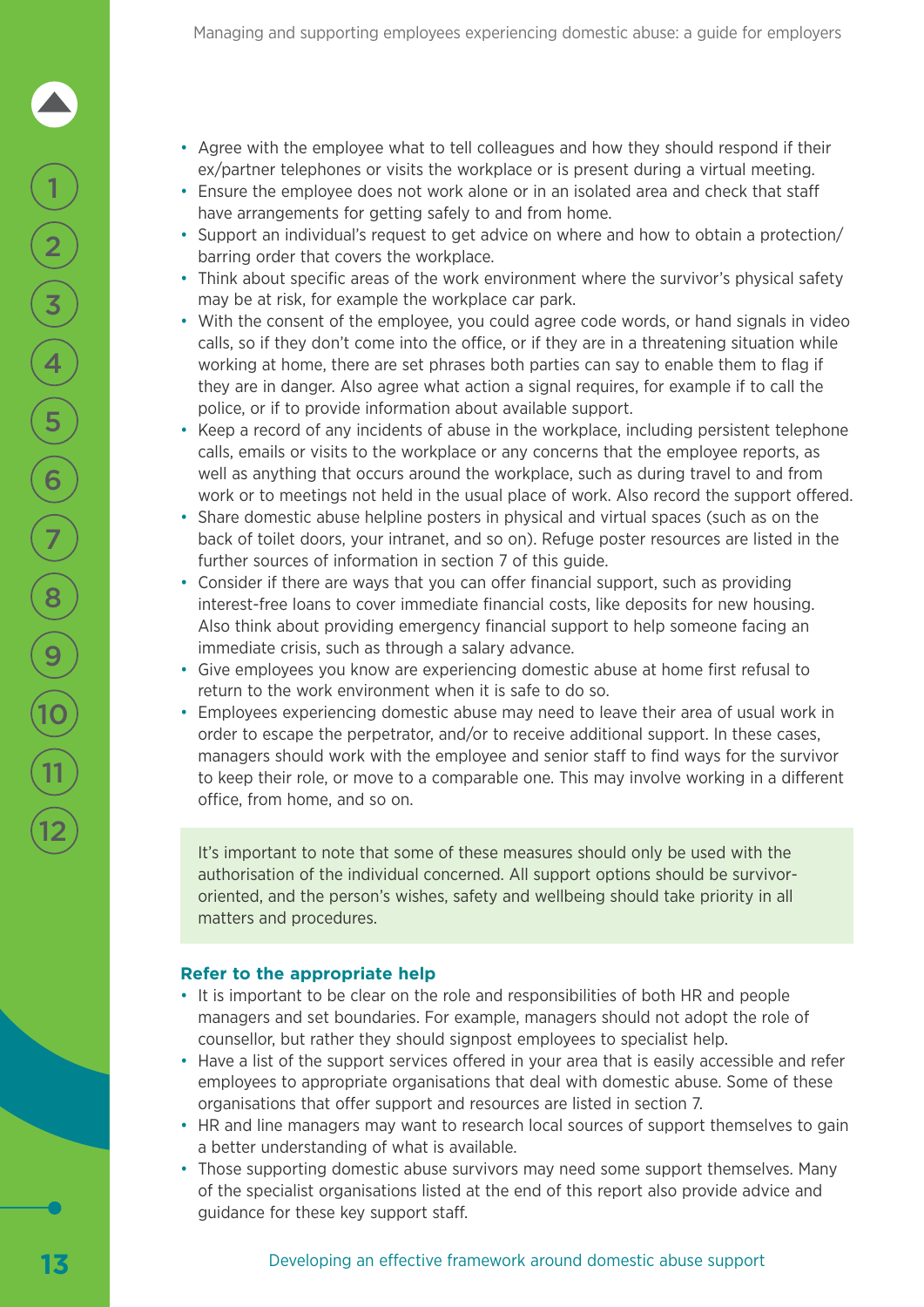### 6 **The role of HR, people managers and employees**

- Outline people's different roles and responsibilities when it comes to supporting employees experiencing domestic abuse.
- **HR** should take central responsibility for developing a policy and procedures on domestic abuse and facilitating awareness-raising training.
- **Line managers** should be clear on the practical steps outlined in this guidance to encourage the disclosure and discussion of abuse and identify appropriate support that individuals might need. They also have an obligation to prioritise confidentiality wherever possible.
- **Managers** should not try to solve people's problems or act as counsellors, as they are not trained professionals in this area.
- Supportive and empathetic **employees** and **co-workers** can assist an affected colleague in gaining confidence to tackle and report the problems that they might experience.
- Employers should make clear that abusive behaviour is the responsibility of the **perpetrator** and misconduct inside and outside of work is viewed seriously - and can lead to disciplinary action.

#### **Outline different roles and responsibilities**

It's important to outline people's different roles and responsibilities in relation to supporting employees experiencing domestic abuse. This will mean that everyone is clear on how they can provide support.

#### **HR**

HR should take central responsibility for developing a policy and procedures on domestic abuse.

The HR team should also review and update other policies, procedures and practices that are linked and could affect the implementation of a domestic abuse policy, for example a diversity and inclusion policy (which should help support people to disclose any domestic abuse issues, no matter their background, identity or circumstance) and a flexible working policy (which could be used to make adjustments to work patterns, where helpful).

HR should also seek to provide ad hoc advice about supporting people experiencing domestic abuse to line managers and employees, as necessary.

HR should also introduce training, wherever possible, to raise awareness of the issues relating to domestic abuse and highlight the support the organisation offers. Training can give HR and managers an appreciation of how disruptive it can be to come out of an abusive relationship, often leaving with nothing, leaving the local area, their routine, support networks and the person may be taking children with them too.

HR may want to complement formal training with a 'lunch and learn' style awareness session for staff to inform people about the issue in general as well as the organisation's approach and the support available. It's also important to regularly remind staff of the domestic abuse policy.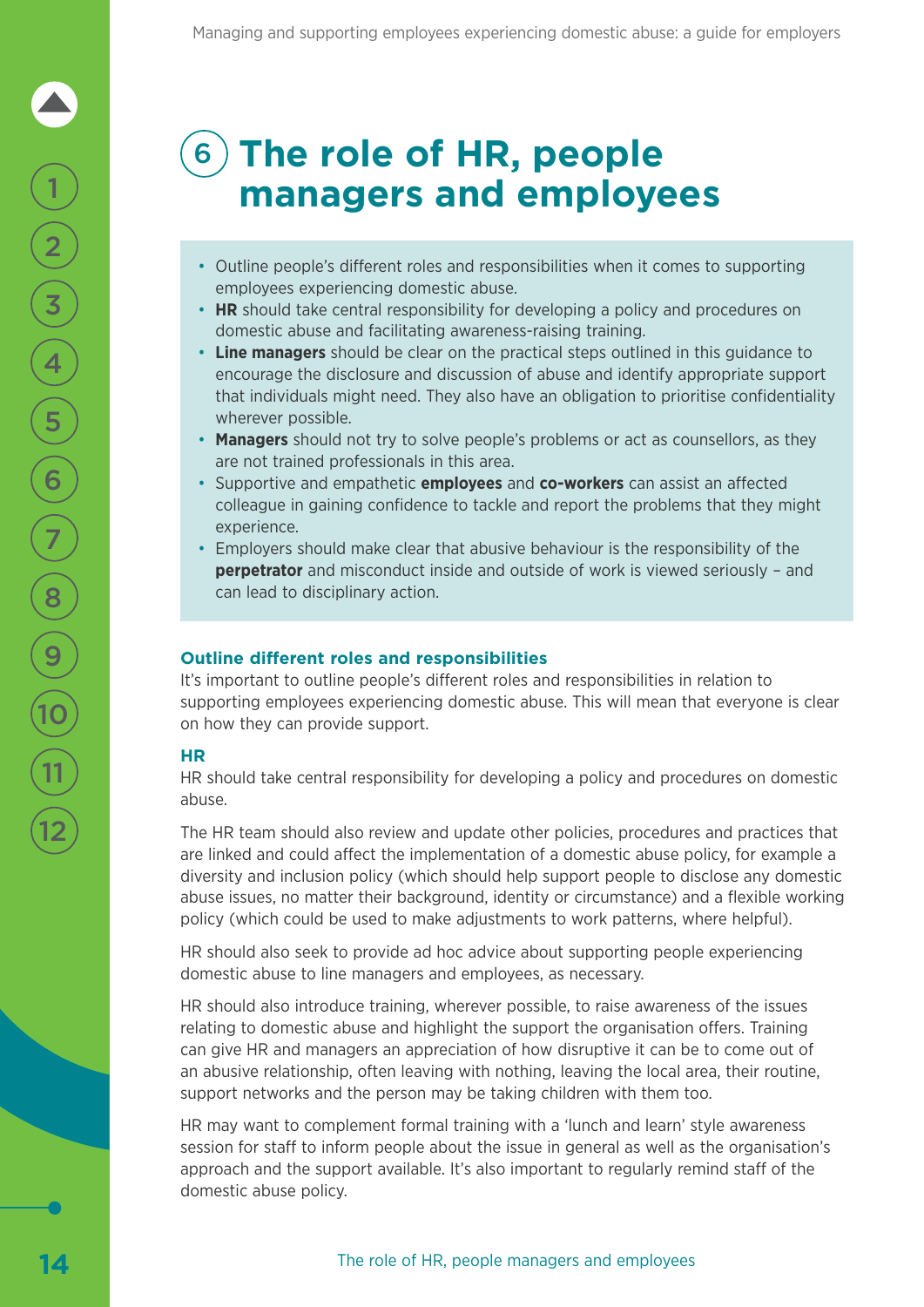#### **People managers**

People managers should be familiar with the organisation's policy and guidance on supporting employees experiencing domestic abuse and understand their own and the organisation's responsibilities in relation to it.

They should also be clear on the practical steps outlined in this guidance to encourage the disclosure and discussion of abuse and identify appropriate support that individuals might need. But there should also be a point of contact in HR for advice and guidance when required.

Managers can also assist in recording details of incidents in the workplace. In addition, they need to ensure that all employees are aware of the organisation's approach.

As mentioned in section 5, domestic abuse is often a hidden problem and individuals can find it very difficult to disclose. Individuals may also not recognise they are in an abusive relationship, especially if the abuse is not physical. Managers should ask open and empathetic questions to give people the opportunity to disclose, such as:

- How are you doing at the moment?
- Are there any issues you'd like to discuss with me?
- I have noticed recently that you are not yourself. Is anything the matter?

Tips on how to ask difficult and sensitive questions are included below.

#### **Tips on asking difficult and sensitive questions**

If a manager suspects that an employee is experiencing domestic abuse, they should facilitate a conversation to be able to discuss this and identify and implement appropriate support. Shying away from the subject can perpetuate fear of stigma and increase feelings of anxiety:

- Often employees will not feel confident in speaking up, so a manager making the first move to begin a conversation can be key.
- Managers should ask the employee indirect questions, to help establish a relationship with the employee and develop empathy.

Here are some examples of questions that could be used:

- How are you doing at the moment? Are there any issues you would like to discuss with me?
- I have noticed recently that you are not yourself. Is anything the matter?
- Are there any problems or reasons that may be contributing to your frequent sickness absence/underperformance at work?
- Is everything alright at home?
- What support do you think might help? What would you like to happen? How?
- Avoid victim-blaming. It is important that managers are able to provide a nonjudgemental and supportive environment.
- Respecting the employee's boundaries and privacy is essential.
- Respect an employee's decisions about their relationship and understand that a victim of domestic abuse may make a number of attempts to leave their partner before they are finally able to do so. It's important that managers are aware of the effects of coercive control.
- Your role as a manager is not to deal with the abuse itself but to address the workplace effects of domestic abuse by making it clear to employees that they will be supported, making them aware of the workplace policy, outlining what help is available, and signposting them to professional sources of support.

**Refuge's national Domestic Abuse Helpline as well as other national and subjectspecific sources can provide further information and advice on discussing domestic abuse with employees (see further sources of information in section 7 of this guide).**

2

1

3

4

5

6

7

8

9

 $\frac{10}{11}$ <br> $\frac{1}{12}$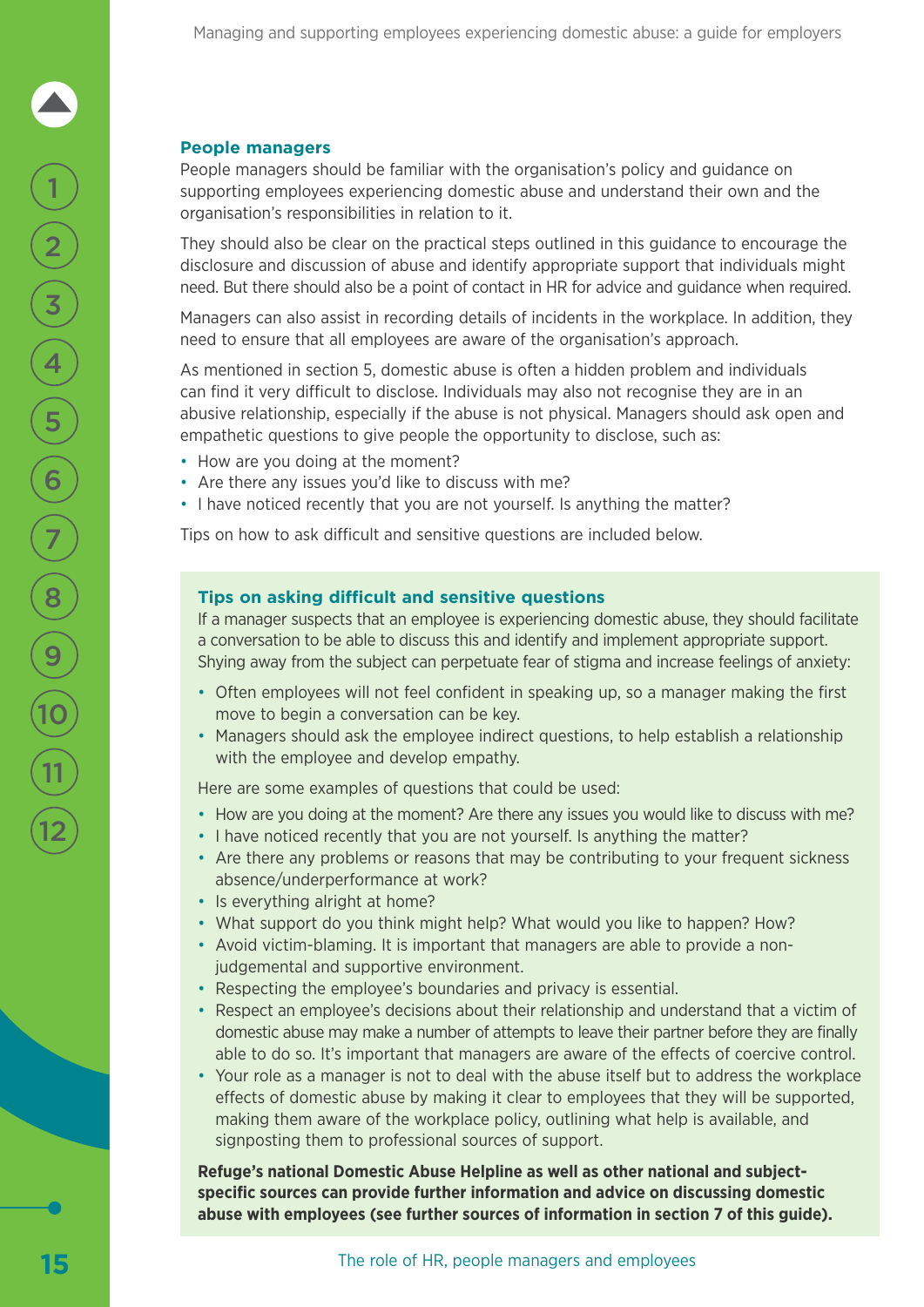Managers should endeavour to support those experiencing domestic abuse in a sympathetic, non-judgemental and confident manner. They have a key role in signposting affected employees to both internal support and sources of external support. Managers might also want to look up local services themselves, so they understand what they do. However, it is important to be clear that their role is not to solve people's problems, as they are unlikely to be trained professionals in this area.

Where possible, the employer should respect the wishes of the employee if they want the information to remain confidential. Managers are responsible for ensuring information is not disclosed to colleagues and that all employees are aware of their responsibilities in relation to confidentiality. This is particularly important for members of the LGBT+ community, where individuals might not have disclosed their sexual orientation and/or gender identity to their work colleagues.

If information is disclosed against the wishes of the employee, this could compound any harm caused by the abuse and have a detrimental effect on future disclosures from any other staff members.

However, confidentiality is a complex matter and there may be circumstances in which confidentiality cannot be assured but where the employer should take action because the risk of not taking action is so significant. These situations occur when there are concerns about children or vulnerable adults, or where the employer needs to act to protect the safety of employees. In circumstances where the employer has to breach confidentiality, it should seek specialist advice before doing so. If the employer decides to proceed in breaching confidentiality after having taken advice, the employer should discuss with the employee why it is doing so, and that it will seek the employee's agreement where possible. Ideally the employer will have a domestic abuse policy that should address confidentiality and when the employer may need to breach this.

Even without a policy in place, when assessing the relative risk of the options, the employer should ask:

- Have they considered and exhausted all other possible options?
- What will the impact be of overriding the employee's wishes on them?
- What are the potential risks to the employee, their colleagues and others such as the employee's children if the employer does not take further action?
- What are the potential risks in the workplace that may affect colleagues?
- What is the likelihood of the matter being resolved without intervention by the employer?

Although not necessarily drafted with domestic abuse in mind, there is helpful guidance on how to generally deal with maintaining confidentiality and dealing with criminal conduct during investigations into complaints of harassment at paragraphs 5.47–5.56 of the EHRC's technical guidance: [Sexual Harassment and Harassment at Work.](https://www.equalityhumanrights.com/en/publication-download/sexual-harassment-and-harassment-work-technical-guidance)

#### **Employees**

Organisations should support employees to take basic steps to assist friends and colleagues where employees feel able to do so. By behaving in a supportive and empathetic manner, an employee can assist an affected colleague in gaining confidence to tackle and report the problems that they might experience. See also Women's Aid's helpful advice around ['I'm worried about someone else'](https://www.womensaid.org.uk/the-survivors-handbook/im-worried-about-someone-else/).

Some organisations have introduced domestic abuse allies/champions in their workplaces. They are colleagues who have been specially trained in dealing with disclosures of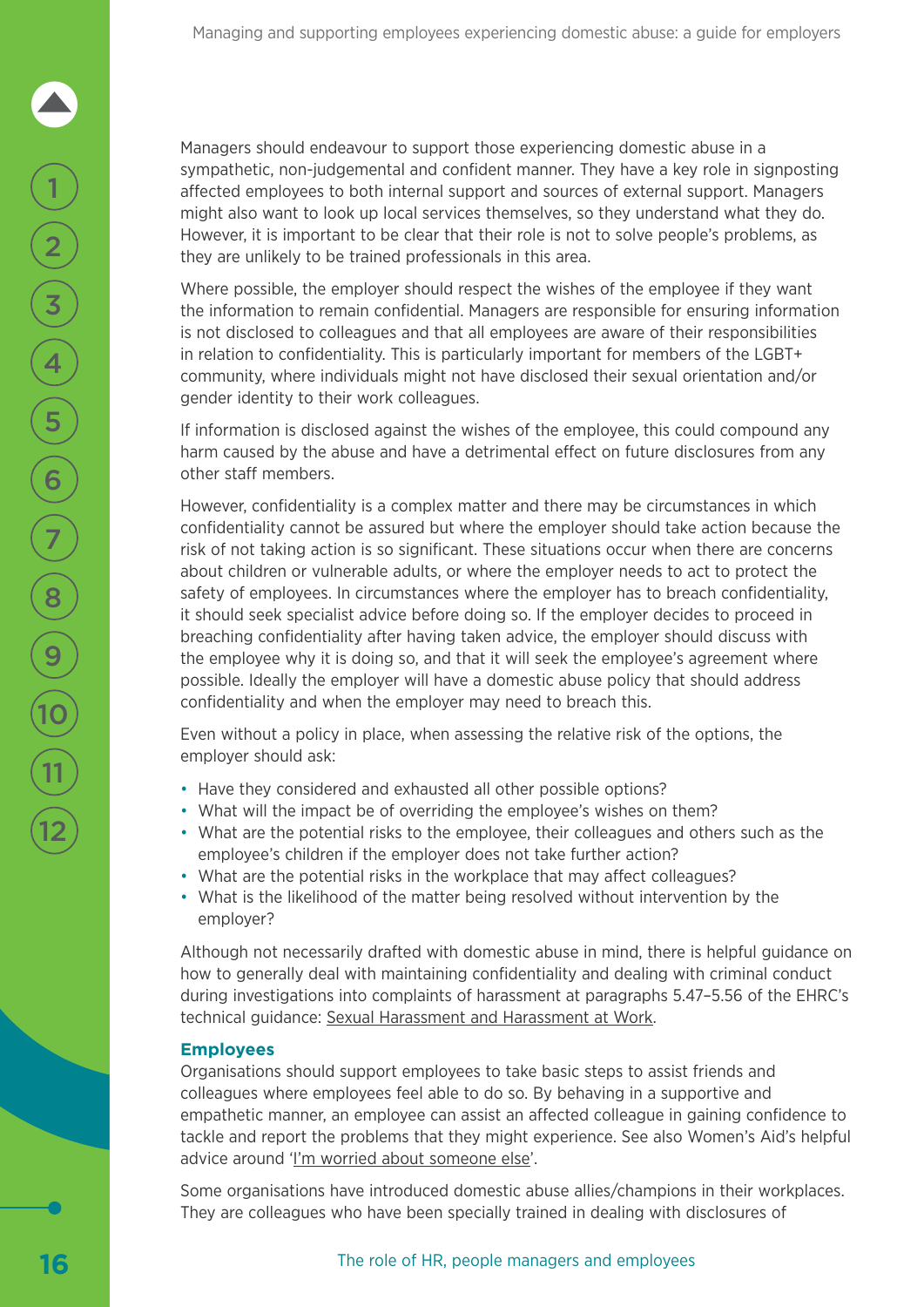<span id="page-18-0"></span>domestic abuse and will be able to offer confidential support to those experiencing domestic abuse. They will support an individual to speak with their line manager or HR team, either on their behalf or attending meetings with the individual. They will also signpost the individual to specialist agencies. However, as with line managers and HR, they are not trained specialists or counsellors and should not assume those roles or try to solve the individual's problems.

#### **A commitment to challenge employees who perpetrate domestic abuse**

Organisations should communicate a zero-tolerance policy in relation to domestic abuse which includes this commitment. This commitment recognises that abusive behaviour is the responsibility of the perpetrator. Employees should be aware that misconduct inside and outside of work is viewed extremely seriously – and can lead to disciplinary action being taken and potential dismissals.

As regards misconduct outside work, it may be possible for disciplinary action to be taken in response to this, up to and including dismissal. However, in most cases, and to ensure that any dismissal is found to be fair, it will still be necessary for an employer to carry out an investigation of the facts and hold a disciplinary hearing. Ideally employers will have a domestic abuse policy which works in conjunction with the disciplinary and dismissal policy and makes clear the circumstances in which misconduct may lead to disciplinary action being taken against the employee. This will help avoid allegations that they have treated the employee unfairly.

The key points that should be considered are whether the employee's misconduct was linked to work in any way, or if conduct outside work has destroyed the employer's trust in the employee to perform their role. Some abuse may undermine the employee's suitability to perform their role, has rendered the employee unable to perform their role (for example due to a custodial sentence), or it has brought the employer into disrepute.

In summary, even if an employee is convicted for criminal conduct, this does not automatically mean that the employee can be dismissed for gross misconduct. Employers should review the employee's contract and relevant policies. All of these should make it clear that gross misconduct includes committing a criminal offence; it will then be easier for the employer to instigate disciplinary proceedings. If criminal conduct is not deemed gross misconduct, it will be more difficult for an employer to justify disciplinary action.

Although employers should still act, they need to consider the perpetrator's possible response that any conduct is not relevant to the employee's work and there must be a fair procedure that gives the employee an opportunity to explain their case. The domestic abuse policy must link to other workplace policies and needs to cover a wide range of matters; even employer's equipment could be used for online abuse or stalking an ex-partner during working time, so employers need to protect themselves from accusations of potential vicarious liability as far as possible.

It is important to note, though, that the Acas Code of Practice states that being charged with or convicted of a criminal offence is not normally in itself a reason for disciplinary action. Consideration will need to be given as to what effect the charge or conviction has had on the employment relationship, as set out above.

In some situations, the abuser and the survivor may work together and work-related abuse may occur, including verbal abuse and threats, as well as any form of physical violence. Employers have a responsibility to all employees to make sure that they are reasonably safe at work and that work premises are safe. If an employer knows that a fellow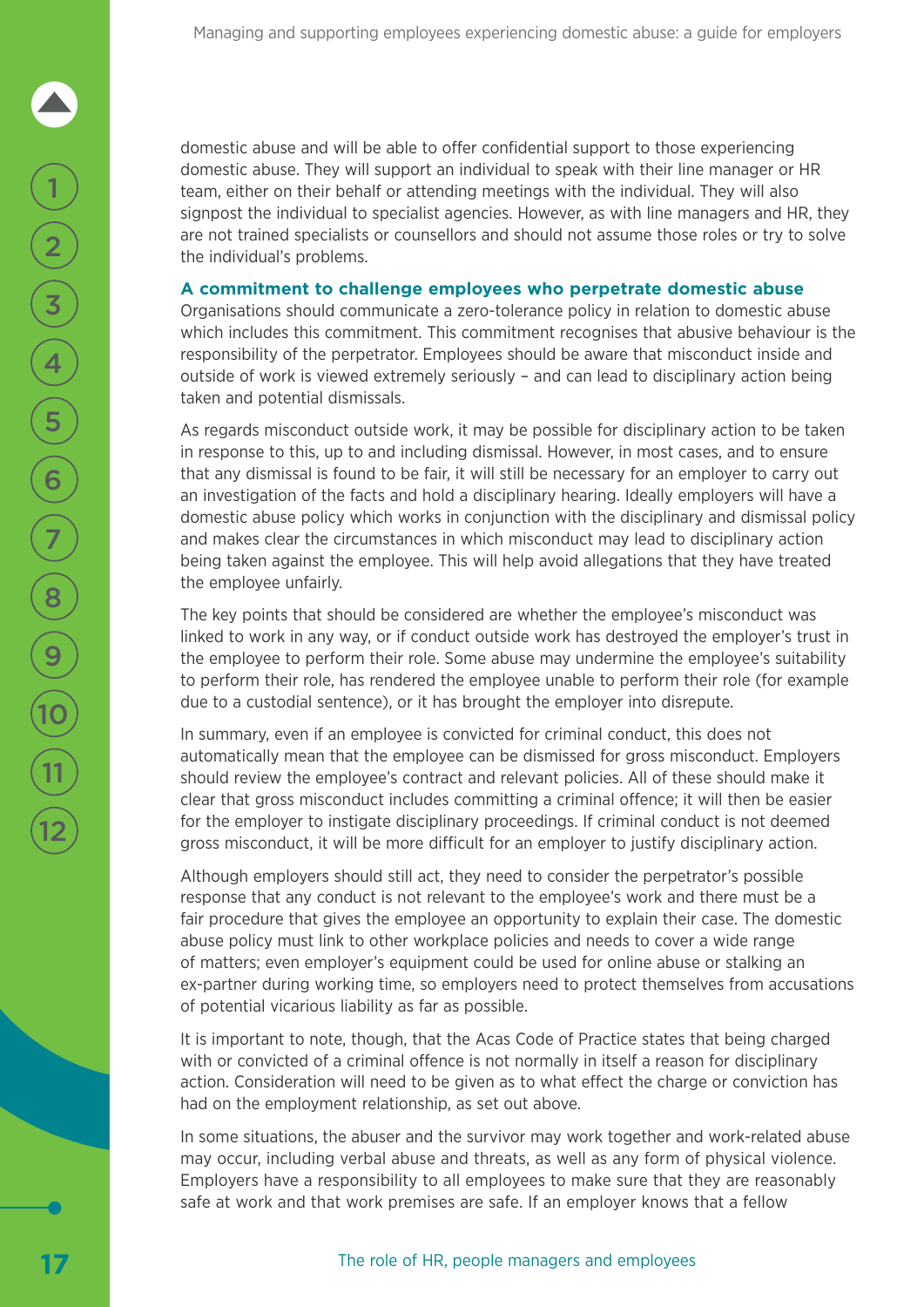employee regularly threatens another (whether they are in a relationship or not) and does not take action to prevent the abuse, this would constitute a breach of contract and may result in many potential claims, including a constructive unfair dismissal or even a personal injury claim.

Employees need to be aware that domestic abuse is a serious matter that can lead to disciplinary action. However, employers have a duty of care to all employees, and alleged perpetrators of domestic abuse should be dealt with in a fair way. As with other criminal offences, the perpetrator may be protected from having their conviction disclosed. It may also be appropriate to support an employee who is seeking help to address their behaviour. [Respect](https://respectphoneline.org.uk/about-us/#:~:text=Respect%20Phoneline%20is%20a%20confidential%20helpline%2C%20email%20and,can%20contact%20Respect%20Phoneline%3F%20Click%20to%20open%20close) provides confidential and honest advice to help perpetrators stop being violent.

#### **Legal duties**

There are many legal duties that must be taken into account surrounding an employee who has perpetrated domestic abuse as well as the survivors of it. In addition, some aspects of the law affecting employees convicted of domestic abuse offences and provisions protecting the survivors are currently changing.

It is also worth considering that in some industries, the behaviour of a domestic abuse perpetrator might need to be reported to a regulator. For example, special rules apply in financial services and serious violent and sexual offences should be disclosed to the Financial Conduct Authority. In other cases, where the individual is a regulated professional, for example a health or social care worker, their behaviour is a potential risk to patients and/or a breach of their code of conduct. There might also be a higher obligation to disclose information to the employer or the regulator if the employee is charged or convicted for an offence. Employers also need to be aware of strict data protection requirements when processing sensitive personal data. The legal provisions are complex and employers can contact the DBS or take specialist advice elsewhere.

#### **Supporting the wellbeing of employees involved in supporting domestic abuse survivors**

It's also important to think about how organisations can support the wellbeing of all employees (whether HR, people managers, or colleagues/friends) involved in supporting domestic abuse survivors. It's worth emphasising what specific support is available to them and what they can do to look after their own wellbeing during this period (such as accessing employee assistance programmes/occupational health services if organisations have them or making use of different external helplines, (such as the [Mind](https://www.mind.org.uk/information-support/helplines/) Infoline).

### **Signposting to supportive services, charities and organisations**

We include here a range of useful services, charities and organisations for employers to signpost to, including those offering general, specialist and regional support. Employees experiencing domestic abuse may need support with a range of issues, including but not limited to, legal support, housing support, support with childcare, support in dealing with financial abuse and specialist counselling.

#### **General**

**[National Domestic Abuse Helpline](https://www.nationaldahelpline.org.uk/)** (Freephone, 24 hour) – 0808 2000 247 The helpline is run by Refuge and a [live online chat](https://www.nationaldahelpline.org.uk/) is also available.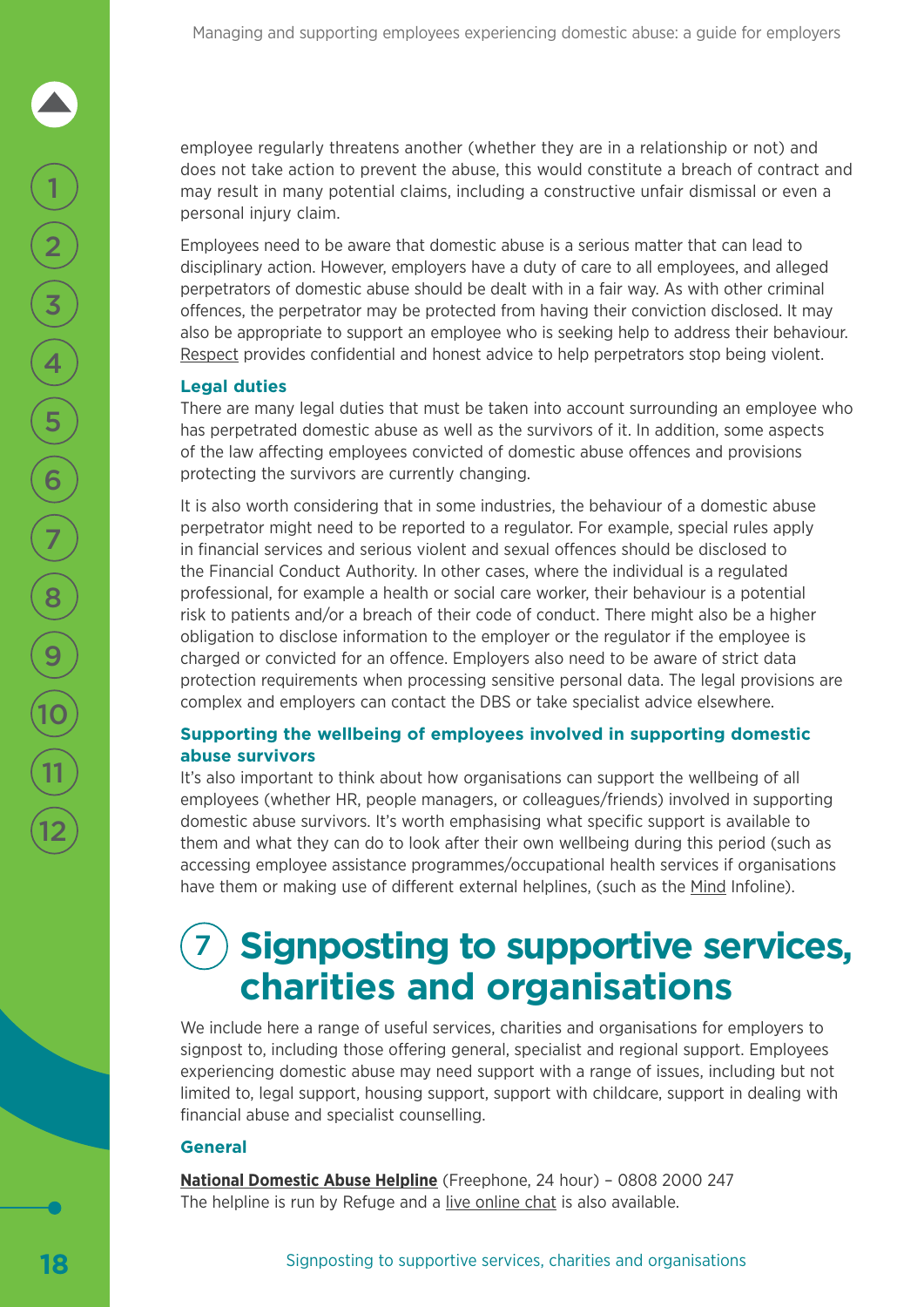#### **[Women's Aid](https://www.womensaid.org.uk/)**

Women's Aid is the national charity working to end domestic abuse against women and children. They provide local support services, training for organisations and [information if](https://www.womensaid.org.uk/the-survivors-handbook/im-worried-about-someone-else/)  [you are worried about someone else.](https://www.womensaid.org.uk/the-survivors-handbook/im-worried-about-someone-else/) They also have a [live chat](https://chat.womensaid.org.uk/) facility.

#### **[Rape Crisis](https://rapecrisis.org.uk/)**

2

1

3

4

5

6

7

8

9

 $\frac{10}{11}$ <br> $\frac{1}{12}$ 

They have a network of independent Rape Crisis centres that provide specialist support and services for victims and survivors of sexual violence. They have a **[National Rape Crisis](https://rapecrisis.org.uk/get-help/want-to-talk/)  [Helpline](https://rapecrisis.org.uk/get-help/want-to-talk/)** – 0808 802 9999 and a [live chat](https://rapecrisis.org.uk/get-help/want-to-talk/).

#### **[Rights of Women](C:\Users\cbillington\AppData\Local\Microsoft\Windows\INetCache\Content.Outlook\AD5FSN9W\rightsofwomen.org.uk\get-advice)**

Provides advice to women on family, criminal and immigration law issues. Different phone lines for family, criminal and immigration law issues are listed [here.](https://rightsofwomen.org.uk/get-advice/family-law/)

#### **Specialist**

#### **[Jewish Women's Aid](https://www.jwa.org.uk/)**: 0800 591203

Jewish Women's Aid supports Jewish women and children affected by domestic abuse and sexual violence.

#### **Women with learning difficulties**: 020 8522 0675

#### **[Southall Black Sisters](https://southallblacksisters.org.uk/)**: 020 8571 9595

Advice and information on domestic abuse, racial harassment, welfare and immigration, primarily for Asian, African and African-Caribbean women.

#### **[Muslim Women's Helpline](https://www.mwnhelpline.co.uk/)**: 020 8904 8193 or 020 8908 6715

The Muslim Women's Helpline aims to provide any Muslim girl or woman in a crisis with a free, confidential listening service and referral to Islamic consultants, plus practical help and information where required.

#### **[Asian Women's Resource Centre](https://www.asianwomencentre.org.uk/about/what-we-do)**: 020 8961 6549

The Asian Women's Resource Centre provides a domestic violence and advocacy service. They provide support to women in need in the following languages: Bengali, Gujarati, Hindi, Hinko, Konkani, Marathi, Pashto, Patwari, Punjabi, Urdu, Farsi, Spanish, Portuguese, Italian, Kurdish, Turkish and Azerbaijani. They also offer support services around housing, welfare benefits, debt (signposting) and employment, as well as running immigration surgeries for those in need of specialist immigration advice.

**[IKWRO](http://ikwro.org.uk/)**: Women's rights organisation – 020 7920 6460 (Monday to Friday, 9.30–17.30) Specialist advice and help to Middle Eastern and Afghan women and girls who are at risk of 'honour' based violence, forced marriage, child marriage, female genital mutilation and domestic violence.

**[Foreign and Commonwealth Office advice on forced marriages](https://www.gov.uk/guidance/forced-marriage)**: 020 7008 0151 Information and practical guidelines for professionals on how to protect, advise and support victims of forced marriage. There is also [information](https://www.gov.uk/stop-forced-marriage) for people directly affected by forced marriage.

#### **[Stay Safe East](http://staysafe-east.org.uk/)**: 020 8519 7241; SMS/Text: 07587 134 122

Stay Safe East is a user-led organisation run by disabled people, providing specialist and holistic advocacy and support services to disabled people from diverse communities in London who are victims/survivors of domestic or sexual violence, hate crime, harassment and other forms of abuse.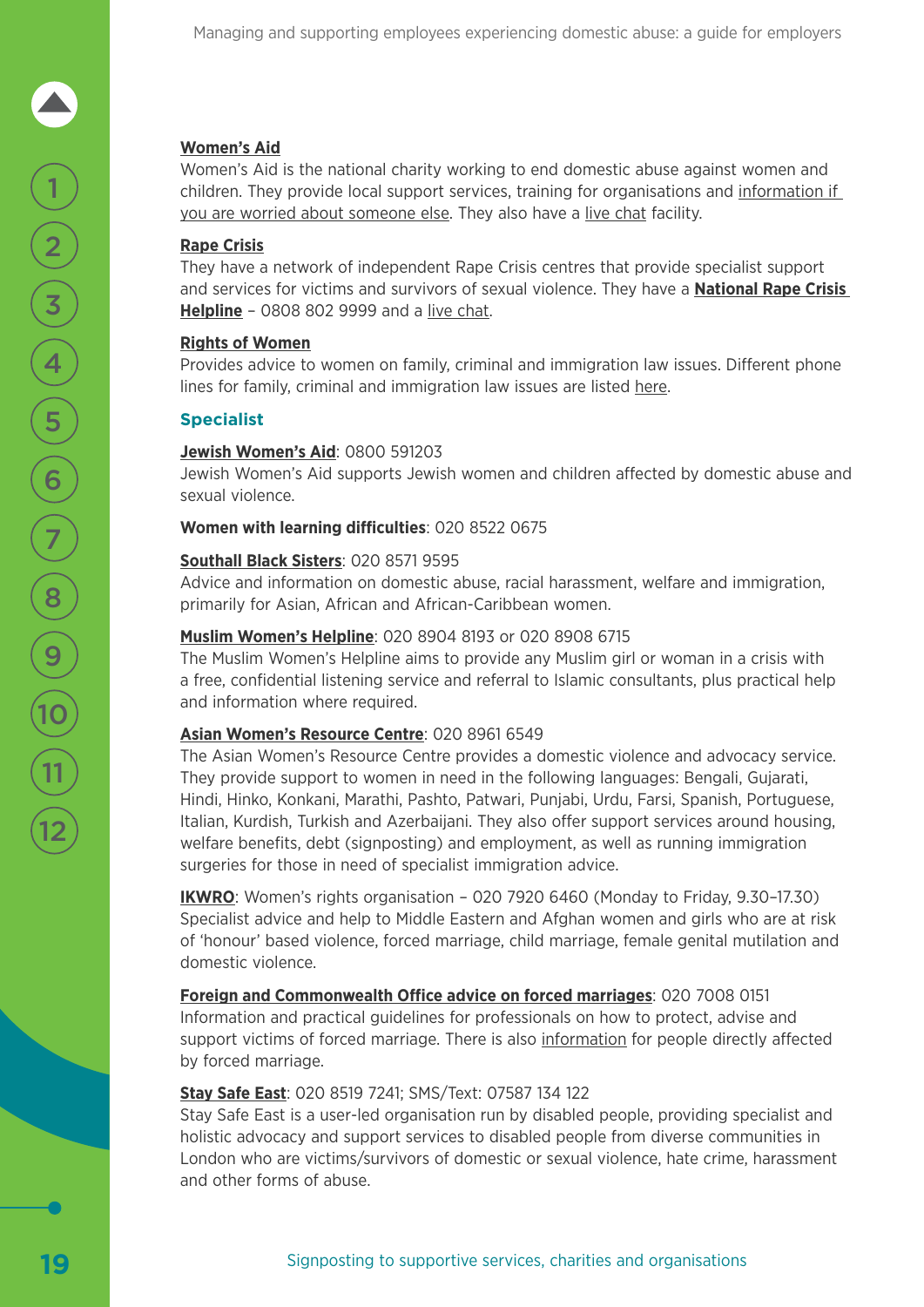#### **[Galop](http://www.galop.org.uk/wp-content/uploads/DV-A-LGBT.pdf)**: 0800 999 5428; live chat is also available

Galop, the LGBT+ anti-violence charity, provides hate crime, domestic abuse and sexual violence support services to lesbian, gay, bisexual and trans+ victims/survivors by telephone, email, text and WhatsApp.

#### **Support for domestic abuse perpetrators and those supporting them**

#### **[Respect phoneline](https://respectphoneline.org.uk/)**: 0808 802 4040

An anonymous and confidential helpline for men and women who are harming their partners and families. Concerned friends or family members and front-line workers assisting abusers can also call for information and support.

#### **Domestic abuse against men**

#### **[ManKind Initiative](https://www.mankind.org.uk/help-for-victims/)**: 01823 334 244

A national charity that provides help and support for male survivors of domestic abuse and domestic violence.

**[Respect Men's Advice Line](https://mensadviceline.org.uk/)**: 0808 801 0327; a webchat is available at certain times The Men's Advice Line is a confidential helpline for male victims of domestic abuse and those supporting them.

#### **[The Dyn Project](https://www.dynwales.org/)**: 0808 801 0321 or email [support@dynwales.org](mailto:support%40dynwales.org?subject=)

The Safer Wales Dyn Project provides support to heterosexual, gay, bisexual and trans men across Wales who are experiencing domestic abuse from a partner.

#### **Other numbers**

**Samaritans**: 116 123 or email [jo@samaritans.org](mailto:jo@samaritans.org) (response time 24 hours)

#### **Scotland**

**[Scottish Women's Aid](https://womensaid.scot/)**: 24-hour domestic abuse and forced marriage helpline – 0800 027 1234; online chat available

#### **[Shakti Women's Aid](https://shaktiedinburgh.co.uk/about/)**: 0131 475 2399

Shakti Women's Aid helps BME women, children and young people experiencing, or who have experienced, domestic abuse from a partner, ex-partner, and/or other members of the household. Staff speak many different languages, and if they don't speak your language they will arrange an interpreter.

#### **Wales**

#### **[Welsh Women's Aid](https://www.welshwomensaid.org.uk/)**: 0808 80 10 800 (24/7)

For women who have experienced domestic abuse, sexual violence and/or violence, or if you are worried about a friend or relative who is experiencing any form of violence or abuse.

#### **[BAWSO](http://www.bawso.org.uk/)**: 0800 7318 147 (24-hour)

Information, advice and support for black and minority ethnic people in Wales on domestic abuse, forced marriage, female genital mutilation, human trafficking, honour-based violence and modern slavery.

#### **Republic of Ireland**

#### **[Women's Aid](https://www.womensaidni.org/)**: 1800 341900 (24/7)

Providing free and confidential support to women experiencing domestic violence, family and friends and professionals supporting victims of abuse. They have a telephone interpretation service facility covering 170 languages for callers needing interpreting services.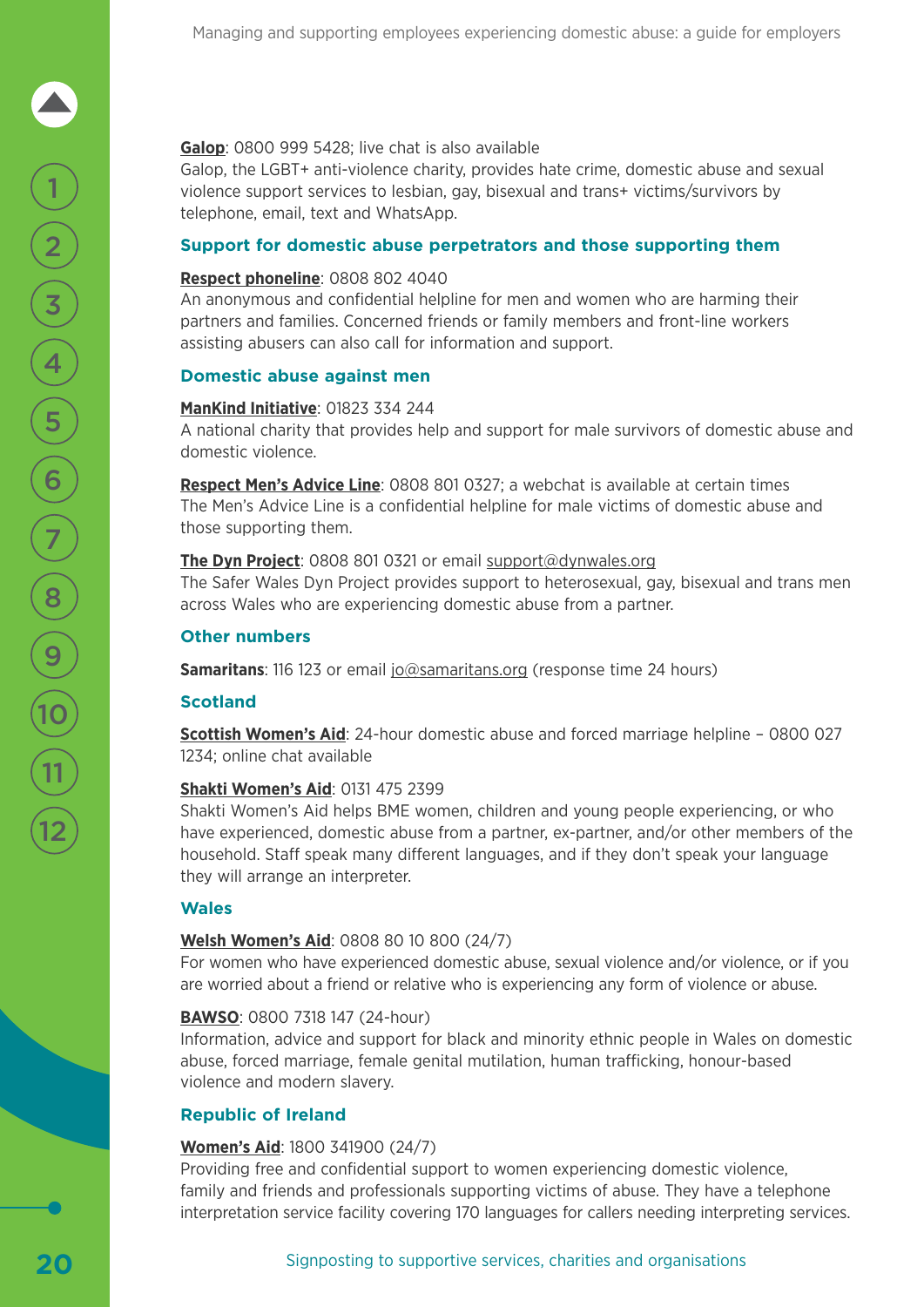#### **Northern Ireland**

#### **[Women's Aid](https://www.womensaidni.org/)**: 0808 802 1414

Women's Aid is the lead voluntary organisation in Northern Ireland addressing domestic and sexual violence and providing services for women and children. The 24-hour helpline is open to both women and men affected by domestic and sexual violence.

### 8 **Further resources and guidance for employers**

**Business in the Community**, in association with Public Health England, have produced a [toolkit](https://static1.squarespace.com/static/5cd83ed84d871178f0307100/t/5cfe752a01f3c40001e7516d/1560180083314/bitc_phe_domestic_abuse_toolkit.pdf) for employers to help them make a commitment to respond to the risk of domestic abuse and build an approach that ensures all employees feel supported and empowered by their workplace to deal with domestic abuse.

**Business Fights Poverty action toolkit on ending gender-based violence:** This [Business](https://businessfightspoverty.org/articles/covid-19-response-centre/)  [and COVID-19 Response Centre](https://businessfightspoverty.org/articles/covid-19-response-centre/) is designed to accelerate global learning and local action to support the most vulnerable in companies' value chains, communities and beyond. These resources have been developed by Business Fights Poverty in partnership with the Harvard Kennedy School Corporate Responsibility Initiative and other partners and are funded with UK aid from the UK Government and a core group of supporting companies.

**Think business, think equality** have developed [resources](https://www.thinkbusinessthinkequality.org.uk/toolkit/9-domestic-abuse/) for small and medium-sized businesses to help them support staff who are experiencing domestic abuse. The resources are produced by Close the Gap, a Scottish policy advocacy organisation focusing on women's labour market participation. The [guidance](https://www.thinkbusinessthinkequality.org.uk/files/tbtecovid19.pdf) outlines the impact of COVID-19 on women's experiences of domestic abuse, as well as setting out simple steps employers can take to respond to domestic abuse to ensure the safety and wellbeing of staff. There is also an [online self-assessment](https://www.thinkbusinessthinkequality.org.uk/toolkit/9-domestic-abuse/).

**Equally Safe at Work** is an innovative and world-leading accreditation programme that is being piloted in Scotland's local government. It supports councils to progress their work on gender equality at work and prevent violence at work, both in the workplace and in the wider community. [Guidance](https://www.equallysafeatwork.scot/resources/ESAWcovid19final.pdf) for councils has been produced as part of this programme that outlines the impact of COVID-19 on women's experiences of violence at work, provides information on how to recognise signs of violence at work, and sets out best practice for responding to and supporting employees disclosing or reporting violence at work.

**The UK [Government](https://www.gov.uk/guidance/domestic-abuse-how-to-get-help?gclid=CJbJl9Or0eoCFQwSGwodK0cD2w&gclsrc=ds)** has produced guidance on domestic abuse and getting help during the COVID-19 outbreak. This includes help around: recognising domestic abuse; reporting it; getting help if you, or someone you know, is a victim; economic abuse; technological abuse; and support for employers and professionals.

**UN Women** have produced a report looking at how private sector companies are supporting survivors of domestic violence during the COVID-19 crisis and provides recommendations on the immediate and long-term measures they can take to support their staff. You can download the report here: *[The COVID-19 Shadow Pandemic: Domestic](https://www.weps.org/resource/covid-19-shadow-pandemic-domestic-violence-world-work-call-action-private-sector)  [Violence in the World of Work – A Call to Action for the Private Sector](https://www.weps.org/resource/covid-19-shadow-pandemic-domestic-violence-world-work-call-action-private-sector).*

**[UN Women Handbook](https://www.unwomen.org/en/digital-library/publications/2019/03/handbook-addressing-violence-and-harassment-against-women-in-the-world-of-work)** aims to bring together the literature, policies and practices surrounding violence and harassment in the workplace, providing promising examples from countries across the globe. It articulates relevant international and regional frameworks,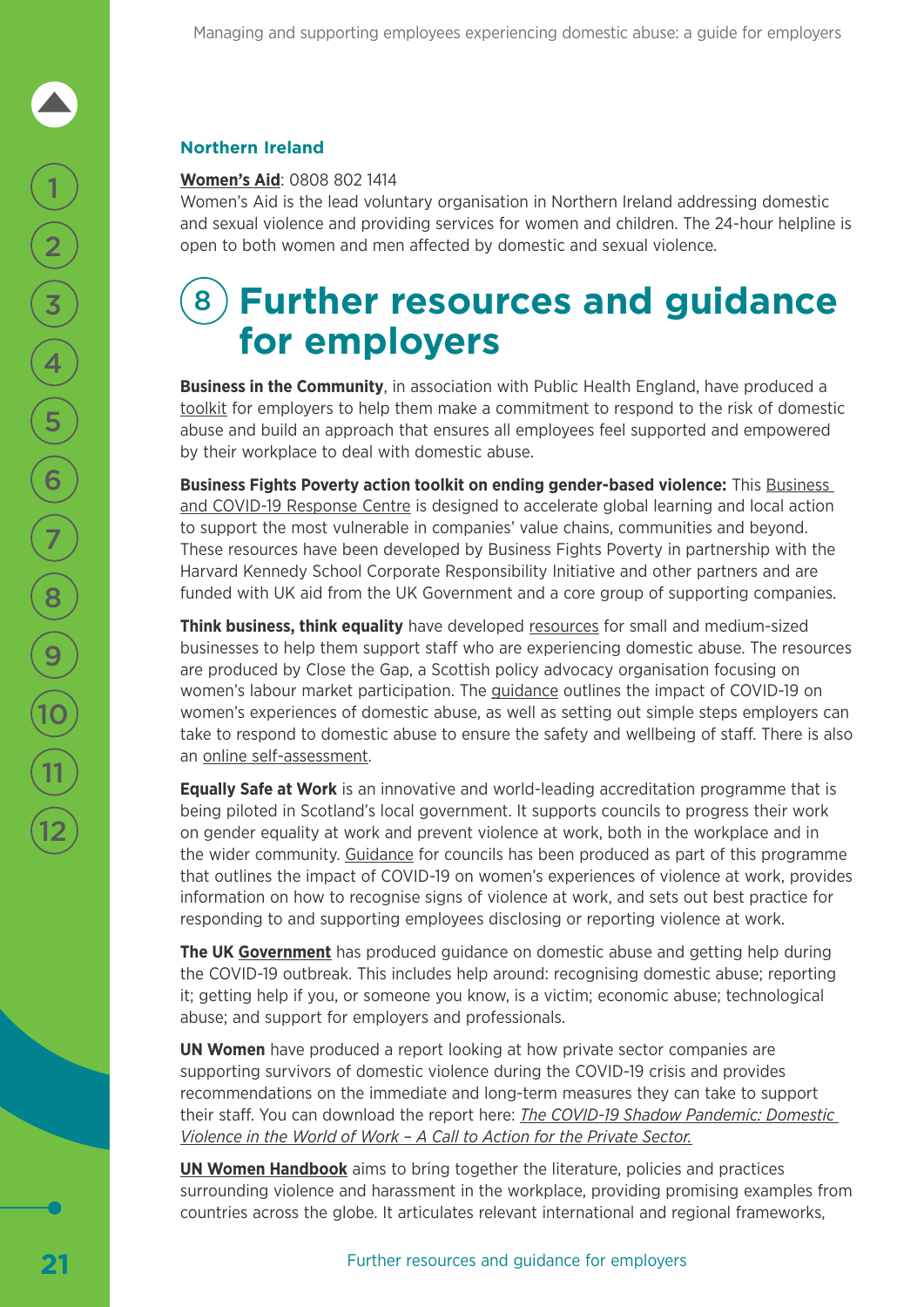provides guidance on the role of state and non-state actors and social dialogue, and includes practical information on how to prevent and respond to violence and harassment in workplaces.

**Galop, the LGBT+ anti-violence charity**, has produced a [factsheet](http://www.galop.org.uk/wp-content/uploads/DV-A-LGBT.pdf) on domestic violence and abuse and the LGBT+ community. The factsheet offers advice on what constitutes domestic violence and abuse, and outlines some of the [unique aspects](http://www.galop.org.uk/wp-content/uploads/Barries-Faced.pdf) of domestic abuse as experienced by lesbian, gay, bisexual and transgender (LGBT+) people. Other [helpful](http://www.galop.org.uk/wp-content/uploads/Myths.pdf)  [factsheets](http://www.galop.org.uk/wp-content/uploads/Myths.pdf) focus on barriers in access to services, and on myths and stereotypes.

**Hestia, a crisis support charity**, offers a confidential Employers Advice line where employers can get advice to respond effectively to disclosures of domestic abuse by their employees, particularly in light of COVID-19, and to signpost such employees into the appropriate local specialist domestic abuse services. This is part of Hestia's Everyone's Business project. The advice line is available on 07770480437 and is open 10am-3pm. More information and contact details are available on the [Hestia website.](https://www.hestia.org/everyones-business-advice-line)

**Vodafone's toolkit on domestic violence and abuse at work:** This [toolkit](https://www.vodafone.com/content/dam/vodcom/files/vodafone_domestic_violence_toolkit_2020.pdf) was produced for the Vodafone Foundation by Dr Jane Pillinger, independent gender expert.

**The Council of Europe [Istanbul Convention](https://ec.europa.eu/justice/saynostopvaw/downloads/materials/pdf/istanbul-convention-leaflet-online.pdf)** is a human rights treaty to prevent and combat violence against women and domestic violence. It has been signed by all EU member states. At the time of writing it has been signed but not yet ratified by the UK, although the UK has expressed commitment to ratification.

**The TUC Domestic Abuse Toolkit**: The TUC have developed a [toolkit](https://learning.elucidat.com/course/5e875ae4d0715-5e8c6417dfc28) on domestic abuse in response to the rise in domestic abuse cases and the rise in people working from home.

### 9 **Appendix 1: Frequently asked questions**

#### **Q: Why is domestic abuse a workplace issue? Isn't it something that is private to the individual, and if employers get involved, aren't we invading on right to private life?**

Domestic abuse can be a workplace issue. Experiencing domestic abuse can have a direct impact on someone's ability to participate and be well at work and can also have an impact on colleagues. Creating inclusive policies that support staff and make them feel safe is in the interest of all employers. Employers are in a strong position to create a safe and supportive workplace culture by raising awareness and through providing the right policies and guidance for managers and employees, as well as signposting sources of support. Employers also need to consider their duty of care, particularly to employees who are working remotely from home. It is helpful if employers articulate and communicate a zero-tolerance policy on domestic abuse that encourages and supports people to get the help they need.

#### **Q: Isn't domestic abuse a legal matter? Wouldn't we always report anything to the police?**

In some cases, an employee may seek to confide in a colleague or HR representative about domestic abuse that they are suffering, but ask that this be kept confidential and that no further action be taken. It's crucial that confidentiality is maintained wherever possible. Confidentiality is a complex matter and confidentiality from colleagues is different from confidentiality from appropriate authorities.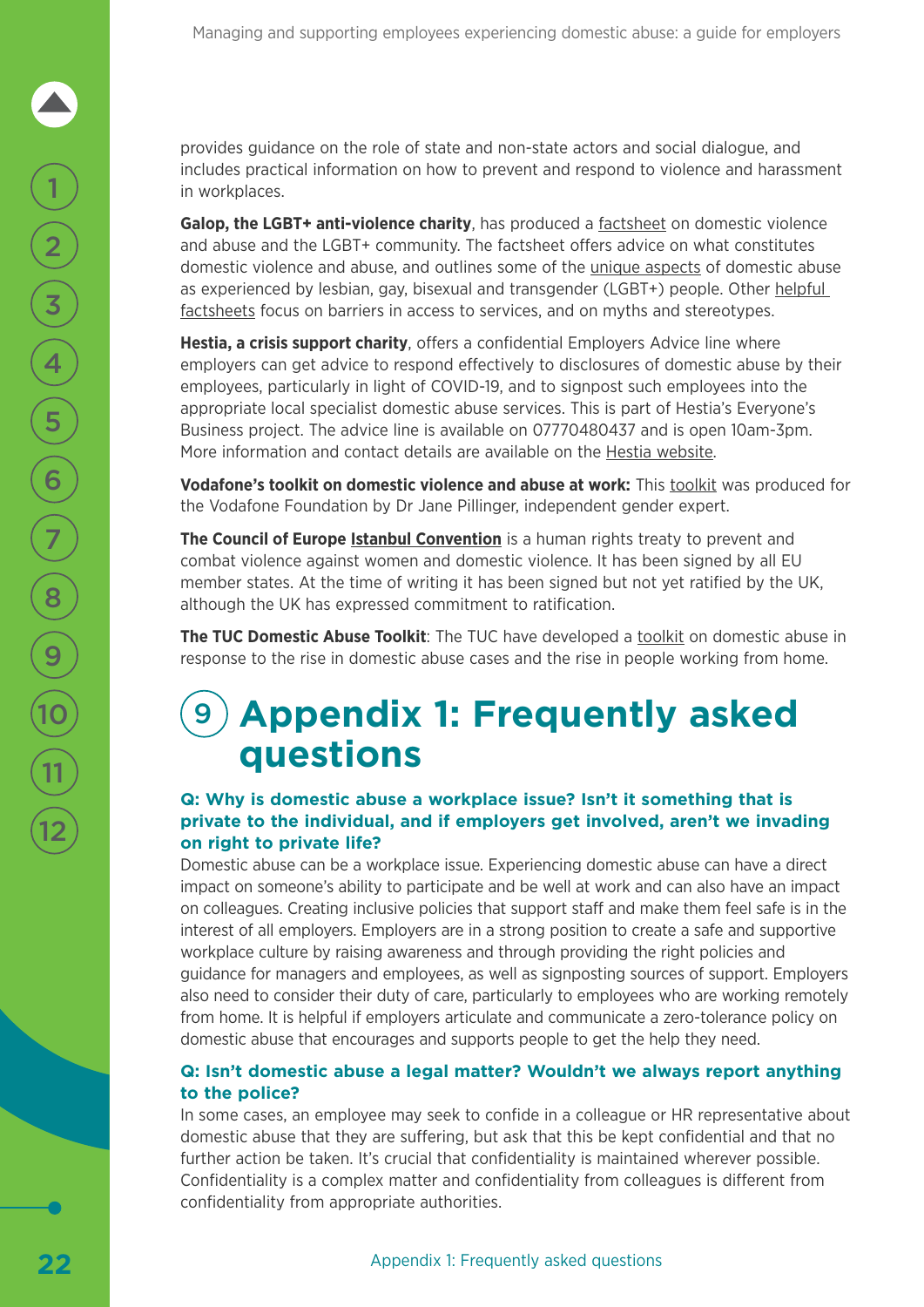In the first instance, an employee should be encouraged to contact a specialised domestic abuse support service to address the issue directly or with support.

**Policy:** Employers are encouraged to implement a domestic abuse policy that should address confidentiality. The moral and legal duty to take care of employees' health and safety makes a policy advisable. Employers have policies on many different issues, including harassment, violent behaviour and substance abuse; domestic abuse can be treated in the same way as these other issues because it has an impact on staff safety, work standards and the employer's reputation. At the very least, domestic abuse affects productivity, absenteeism and staff turnover.

**Confidentiality:** A domestic abuse policy will normally state that discussions will be held in confidence, especially from other employees, but that there are some scenarios in which confidentiality may have to be broken. This occurs where there are concerns about safeguarding children or vulnerable adults or where the employer needs to protect the safety of employees.

In cases where it has been deemed necessary to breach confidentiality, an employer should agree to take specialist advice first, discuss this with the employee and explain why it has come to that decision, and seek agreement with the employee where possible. The employee should be reassured that as far as possible, information will be shared on a need-to-know basis only.

#### **Q: What should I do if I think my employee is being abused, but they aren't disclosing to me, despite me exploring it sensitively with them?**

Employees may not feel secure, may not recognise they are in an abusive situation or may choose not to tell you about their abuse – that is their choice and their right and should be respected. They may choose not to disclose for a number of reasons, and these might also relate to the abuse they are suffering. Continue to provide sensitive opportunities for the individual to disclose to you, but don't put any pressure on them to do so. It might be worth exploring other options to allow space for disclosure, such as domestic abuse champions, who aren't related to the HR/line management relationship.

You should not make assumptions or act any differently towards the individual – aside from giving opportunities for support – because you suspect they are suffering from domestic abuse.

#### **Q: What is my duty of care once I have referred my employee who is being abused to a third party, such as a domestic abuse charity or an employee assistance programme? Should I follow up on that?**

Referring an employee to a domestic abuse charity or other professional support system is crucial, but an employer's duty of care will not end there. You should follow up with the employee on a regular basis to check in with them and, as appropriate, keep up to date on their situation and any additional support they may require.

#### **Q: What if I am unable to support a member of staff who is being abused because it is a topic that triggers me?**

You should still handle any disclosures with sensitivity and be careful not to make the employee feel like their disclosure is a bad thing or has done any damage, as this may exacerbate the issue and cause them to retreat from support.

You are not under any obligation to tell the member of staff that the topic is difficult for you, but you might want to consider how you sensitively get another member of management/ staff to support that staff member – for example by explaining that they are more experienced to support and seeking permission from the staff member to let them know.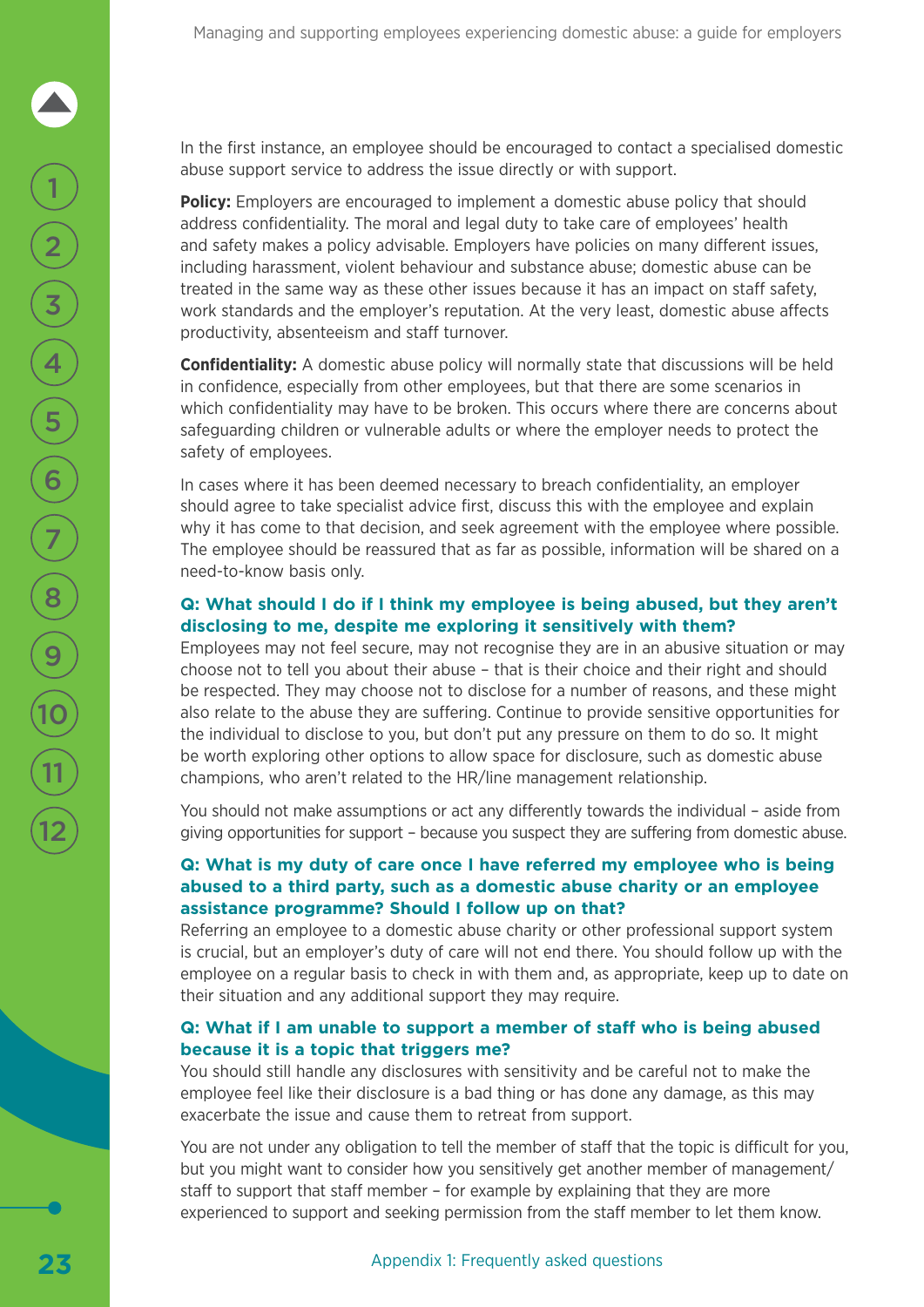Remember, your employer is also under a duty of care to support you if you have been affected by a disclosure, so talk to your line manager to see what can be put in place to help you.

#### **Q: What should I do if I think or know that my employee is a perpetrator of domestic abuse?**

If you suspect that an employee is a perpetrator of domestic abuse, for example due to indicators they may be using abusive behaviour, this should be raised in a safe and constructive way. An employer's duty of care extends to all employees, which includes potential perpetrators. You should discuss your zero-tolerance stance on domestic abuse and it may also be appropriate to notify the employee that such behaviour, whether it takes place inside or outside of the workplace, is treated very seriously and may result in disciplinary action being taken. You should also encourage the employee to seek support.

### 10 **Appendix 2: Case study: Vodafone**

#### **Championing change around workplace domestic abuse support**

Vodafone is one of the world's leading mobile communications providers, operating in 26 countries and in partnership with networks in over 55 more. Across the world, they have almost 444 million customers and around 19.5 million in the UK. Vodafone made the first ever mobile phone call on 1 January 1985 from London to their Newbury headquarters. Still located in Newbury, they now employ over 13,000 people across the UK.

#### **A focus on gender equality**

In 2015 Vodafone became a HeForShe Champion for gender equality. This created a great platform to make important commitments that would have positive impacts for both their own employees and their customers and the communities they serve. Some examples of this included the launch of their ground-breaking global maternity policy in 2015, their 2017 Reconnect programme – helping women returners back into the workplace – and their proactive use of mobile technology to connect women (and particularly young refugee girls) in developing countries to essential services, including education, health, safety and jobs.

Vodafone's commitment to gender equality has continued to build through the years and is reflected in the support provided through Vodafone Foundation. This provided a basis from which to understand the impact of domestic abuse in the workplace.

#### **Championing domestic abuse support externally with customers and communities**

In 2010, Vodafone Foundation created an innovative tech solution – 'TecSOS' – for highrisk domestic abuse victims to connect to the emergency services. This is now used across all police forces in the UK as well as by police in Spain, Portugal, Germany and Ireland for use by high-risk victims. To provide support and information to a broader range of people affected by domestic abuse, in 2018 Vodafone launched its BrightSky app, in partnership with UK charity Hestia. The app helps people experiencing domestic abuse to collect evidence of perpetrator behaviour and connect them to local services. The app has been downloaded by thousands of people and has seen a 75% increase in downloads since the start of the COVID-19 pandemic.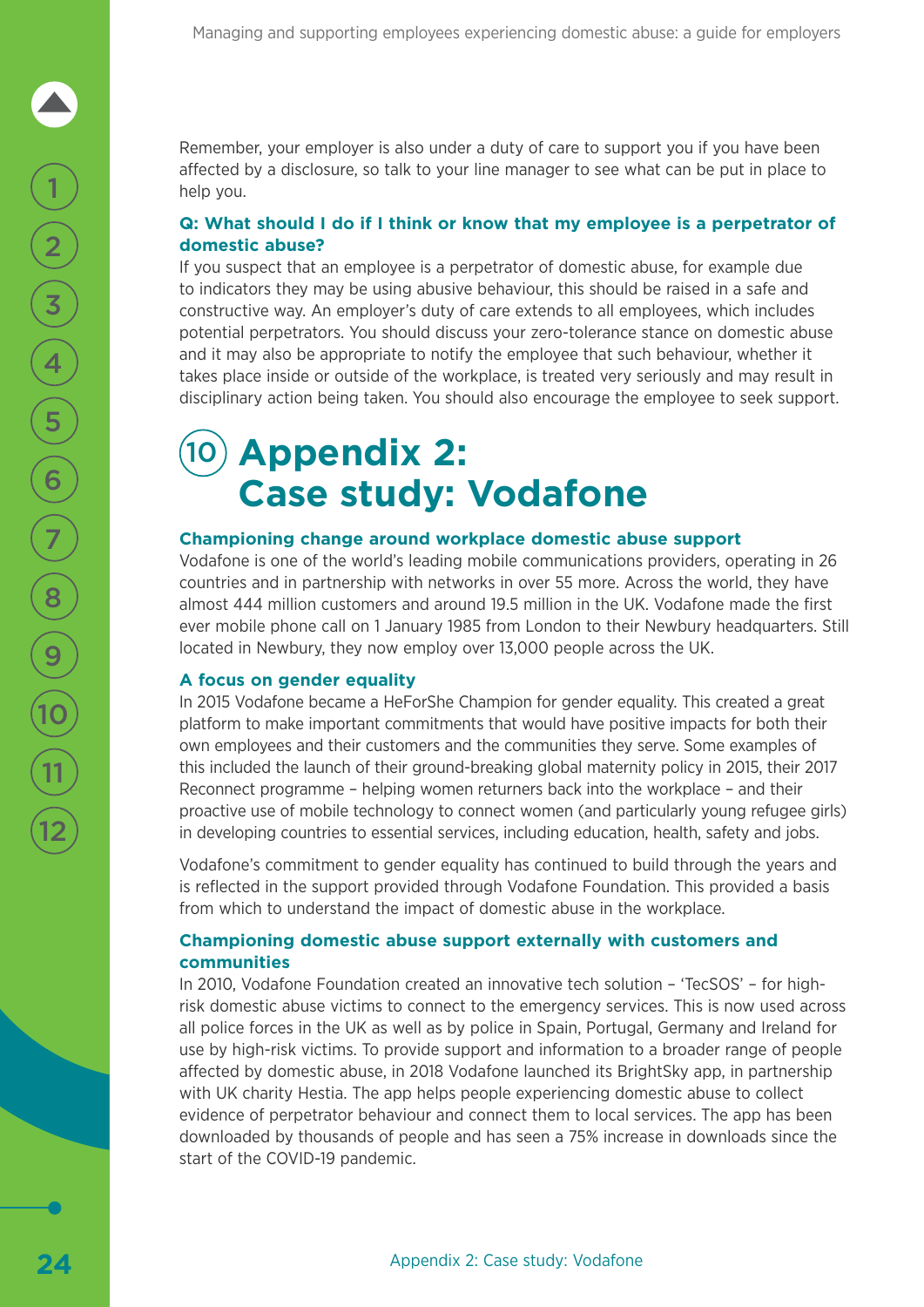#### **A comprehensive framework of support for employees around domestic abuse**

Internally, Vodafone have developed a comprehensive framework and policy to support their employees around domestic abuse. This includes the provision of ten days' paid 'safe leave' for those experiencing abuse to use in a flexible way, potentially to spend with children, seek professional support or to give them some time to start to recover from their experiences.

Alongside the policy, specialist training is made available to HR and line managers to help them gain a better understanding of a complex area and to recognise some of the signs that someone might be experiencing domestic abuse and how best to respond.

They have developed a practical toolkit that managers and HR can refer to which supports the training, and this has been refreshed in the light of the changes to personal circumstances and ways of working in relation to the COVID-19 pandemic.

Vodafone have thoroughly communicated their framework of support around domestic abuse to their employees and have made use of visual assets to help raise awareness, start conversations and build trust on this important area. They have also made their domestic abuse policy available to other companies and have also created [specific guidance](https://www.vodafone.com/content/dam/vodcom/files/Vodafone_Domestic_Violence_and_Abuse_Policy_Guide.pdf) on this for other organisations, which is freely available

In tandem with this work, and building on the success of Bright Sky, Vodafone Foundation has created its Apps Against Abuse programme with services or apps in many of Vodafone's markets to support people affected by domestic abuse.

#### **Inclusion**

While the organisation's focus on domestic abuse was initially driven by the organisation's commitment to gender equality, inclusion is very important to the organisation. Vodafone pay careful attention to the language they use when it comes to domestic abuse, recognising that men can also be affected by this issue and that domestic abuse can happen in same-sex relationships. As Sarah Kemp, senior communications manager, maintains: *'Ultimately we want to make sure that all our employees can feel safe and are able to fulfil their potential at work.'* They recently ran a webinar as part of their PRIDE and LGBT+ activities looking at domestic abuse in same-sex partnerships.

#### **Impact of their work and future plans**

Vodafone's work on domestic abuse has been impactful. Other organisations have looked at the Vodafone policy as a blueprint for their own work in this area. Their work has also been picked up by the media and contributed to raising awareness and supporting open conversations on this important area.

Vodafone have also received lots of positive information anecdotally about the difference the policy has made to employees' personal situations, which makes the work so worthwhile.

Looking to the future, Vodafone will continue to drive home the importance of this issue and encourage people to undertake the training for HR and managers. They will also continue to refresh their guidance and are planning further research exploring how domestic abuse workplace frameworks of support can help people.

Finally, Vodafone's leaders continue to show great commitment to the issue, have contributed to a series of interviews and webinars on the topic and have spoken at the UN's Shadow Pandemic Campaign Conference.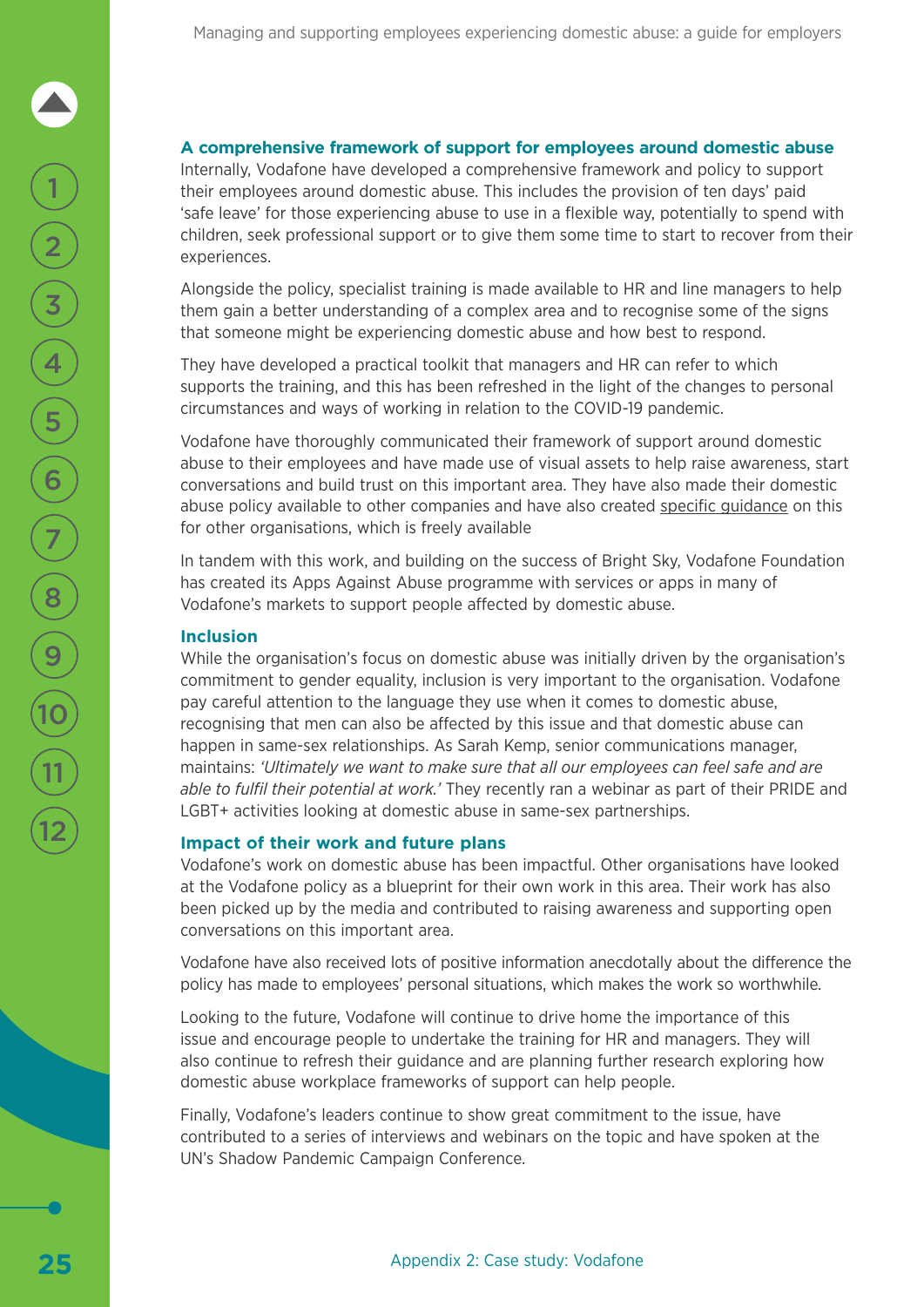#### **Key learnings for other employers**

- Help people to understand that domestic abuse can be a workplace issue.
- Use research to illustrate the business case around this and gain buy-in.
- A framework of support and a policy are incredibly helpful, but they also need to be accompanied by awareness-raising (for those experiencing abuse, friends, families, colleagues) and building a supportive, open culture.
- It's really important to build trust with those experiencing domestic abuse so that they feel able to talk about what has been happening and to let their organisations know what support would be most helpful.
- Proactive participation from senior leaders is powerful Vodafone's CEO and head of HR continue to show vociferous support internally and externally on this topic.

#### **Resources**

2

 $\begin{matrix} 1 \end{matrix}$ 

3

4

5

6

7

8

9

 $\frac{10}{11}$ <br> $\frac{1}{12}$ 

- Vodafone's toolkit on domestic abuse at work: [Recognise, Respond and Refer](https://www.vodafone.com/content/dam/vodcom/files/vodafone_domestic_violence_toolkit_2020.pdf)
- Vodafone's domestic violence and abuse policy guide: [A Briefing for Business](https://www.vodafone.com/content/dam/vodcom/files/Vodafone_Domestic_Violence_and_Abuse_Policy_Guide.pdf)
- [Apps Against Abuse programme](https://www.vodafone.com/content/dam/vodcom/files/Vodafone_Domestic_Violence_and_Abuse_Policy_Guide.pdf)
- KPMG [study](https://www.vodafone.com/content/dam/vodcom/images/homepage/kpmg_report_workplace_impacts_of_domestic_violence_and_abuse.pdf) on the impact of domestic abuse in the workplace and [blog](https://www.vodafone.com/perspectives/blog/international-research-shows-workplace-impacts-of-domestic-abuse) about the study

### 11 **Appendix 3: What should a domestic abuse policy contain?**

Below are key areas that can be included within a domestic abuse workplace policy. It is important that all organisations develop their own workplace policy to reflect the needs of their employees.

#### **General points**

- Adopt a supportive tone.
- Recognise that everyone's circumstances and experiences will be different.
- Keep the language gender neutral and don't make assumptions about the gender of someone's partner.
- Get feedback on your policy from minority groups and specialist organisations to ensure it's inclusive.

#### **To raise awareness**

#### • **A policy statement and/or organisation commitment which opposes all forms of domestic abuse**

This can include a commitment to treat domestic abuse seriously, understand the risks and consequences in the workplace, fully support colleagues and take action against perpetrators of domestic abuse.

#### • **A clear definition of what domestic abuse is**

It's important to adopt an inclusive stance, for example saying that although the majority of those experiencing domestic abuse are women, men can also be abused, and it can happen in same-sex relationships as well as opposite-sex relationships.

#### • **Statistics to demonstrate the extent and prevalence of domestic abuse**

National statistics can be used, and by involving local voluntary groups it may be possible to get statistics for your region or area.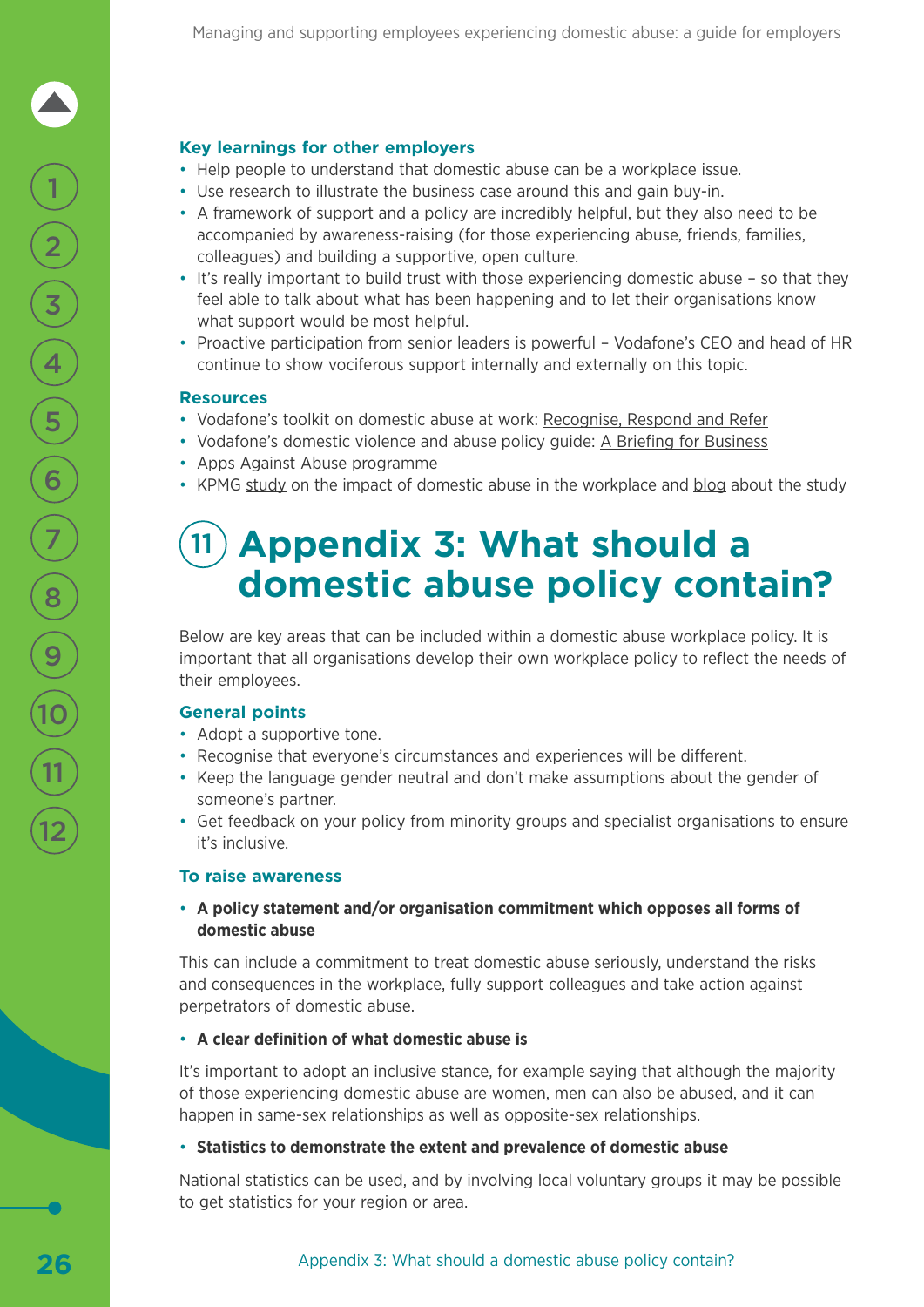#### • **Clear indicators to identify domestic abuse**

On average a woman will experience 35 episodes of domestic abuse before seeking help.<sup>10</sup> Using clear examples and indicators of domestic abuse can make managers aware of the possibility that domestic abuse may be the cause of a number of workplace issues. For example, a possible sign of domestic abuse could be a high absenteeism rate without an explanation or a dip in performance. Although this should not be used as a checklist, and managers should not jump to conclusions, indicators can act as a prompt for managers to ask open-ended questions about an employee's wellbeing and for appropriate support to be offered.

#### • **Review the policy on a regular basis**

This will gauge how the policy is working for employees and managers. However, it may be difficult to monitor the uptake of this policy because of the need to maintain confidentiality.

#### **To identify responsibilities**

#### • **Clarify the specific roles and responsibilities for managers**

This can include practical steps to encourage the disclosure and discussion of abuse and identify appropriate support. Managers should endeavour to support those experiencing domestic abuse in a sympathetic, non-judgemental and confident manner. They can also assist in recording details of incidents in the workplace.

#### • **Clarify the specific roles and responsibilities for the HR team**

This can ensure a central responsibility for developing a policy and procedures on domestic abuse. The HR team can pledge to review and update other policies, procedures and practices that are linked and could affect the implementation of a domestic abuse policy.

#### • **Clarify the specific roles and responsibilities of employees**

If they feel able to, this can allow employees to take basic steps to assist friends and colleagues. By behaving in a supportive manner, an employee can assist an affected colleague in gaining confidence to tackle and report the problems that they might experience.

#### • **A commitment to challenge employees who perpetrate domestic abuse**

This recognises that abusive behaviour is the responsibility of the perpetrator. Employees should be aware that misconduct inside and outside of work is viewed seriously – and that domestic abuse is a serious matter that can lead to disciplinary action being taken. However, it may also be appropriate to support an employee who is seeking help to address their behaviour.

#### • **An obligation to prioritise confidentiality wherever possible**

Managers are responsible for ensuring information is not disclosed and that all employees are aware of their responsibilities in relation to confidentiality. It should be made clear that improper disclosure of information by any member of staff will be taken very seriously and may be subject to disciplinary action. There are exceptions when confidentiality can be broken, for example when there are safety concerns. See section 7 of this guidance for more details.

2

1

3

4

5

6

7

8

9

 $\frac{10}{11}$ <br> $\frac{1}{12}$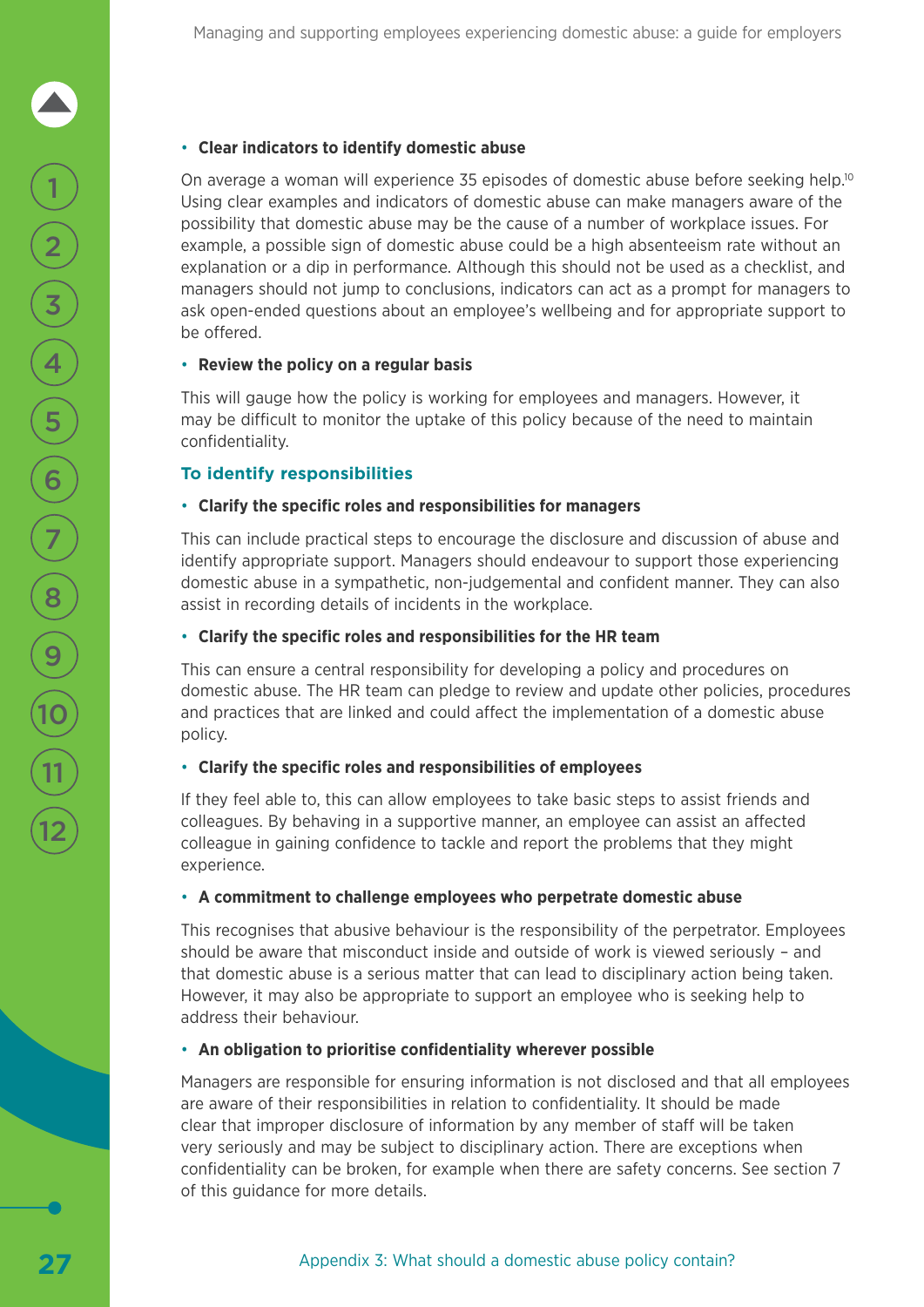#### **To ensure provision of support and safety**

#### • **Clear information on practical and supportive measures in the workplace**

There can be a number of clear steps identified which will ensure that those experiencing domestic abuse are able to work in a safe and supported workplace. This may include diverting phone calls or alerting reception and security staff. Links can also be made to an employee assistance programme.

#### • **An assurance to prioritise health and safety at work**

The dangers of domestic abuse should not be underestimated. Employers should make an assessment of risks relating to domestic abuse. Existing risk management frameworks, traditionally used in the workplace health and safety context, could be used for this process. Assessments should identify the risks and the control measures identified to minimise the risks. Risks may include, for example, employees working from home, or the workplace being open to the public.

If domestic abuse is disclosed, undertaking a risk assessment can ensure that the potential risk to employees and colleagues is lessened. It is important to note each person's needs are different and that any measures should only be used with the authorisation/consent of the individual concerned.

#### • **Link the domestic abuse policy to other workplace policies**

Making links with existing policies (for example a flexible working policy and a diversity and inclusion policy) can allow, for example, individuals to change working patterns; special leave may help to facilitate any practical arrangements, or can encourage people with any identity, background or circumstance to come forward and ask for support.

#### • **Appoint domestic abuse link staff and provide contact details**

This recognises that staff may not wish to go through line managers or HR advisers. Having key link staff means they can be approached in confidence to discuss issues relating to domestic abuse. They would not be counsellors but be provided with specific training and have clear responsibilities to be able to signpost people to get help.

#### • **A clear commitment to provide training to all staff on the implications of domestic abuse in the workplace and what the domestic abuse policy offers**

This will ensure that all staff are aware of domestic abuse, the policy and the support it offers. Local domestic abuse experts are key partners to assist in providing this training. More detailed training can be provided to managers.

#### • **A commitment to distribute the policy to all employees**

Through training, awareness sessions and the intranet, all staff should be made aware of the policy and its aims. This can include displaying posters and including information on domestic abuse within other training sessions, for example harassment and bullying.

#### • **Relocation**

Women's Aid suggest that survivors may need to leave their area of usual work in order to escape the perpetrator, and/or to receive additional support. In these cases, managers should work with the employee and senior staff to find ways for the survivor to keep their role, or move to a comparable one. This may involve working in a different office, from home, and so on.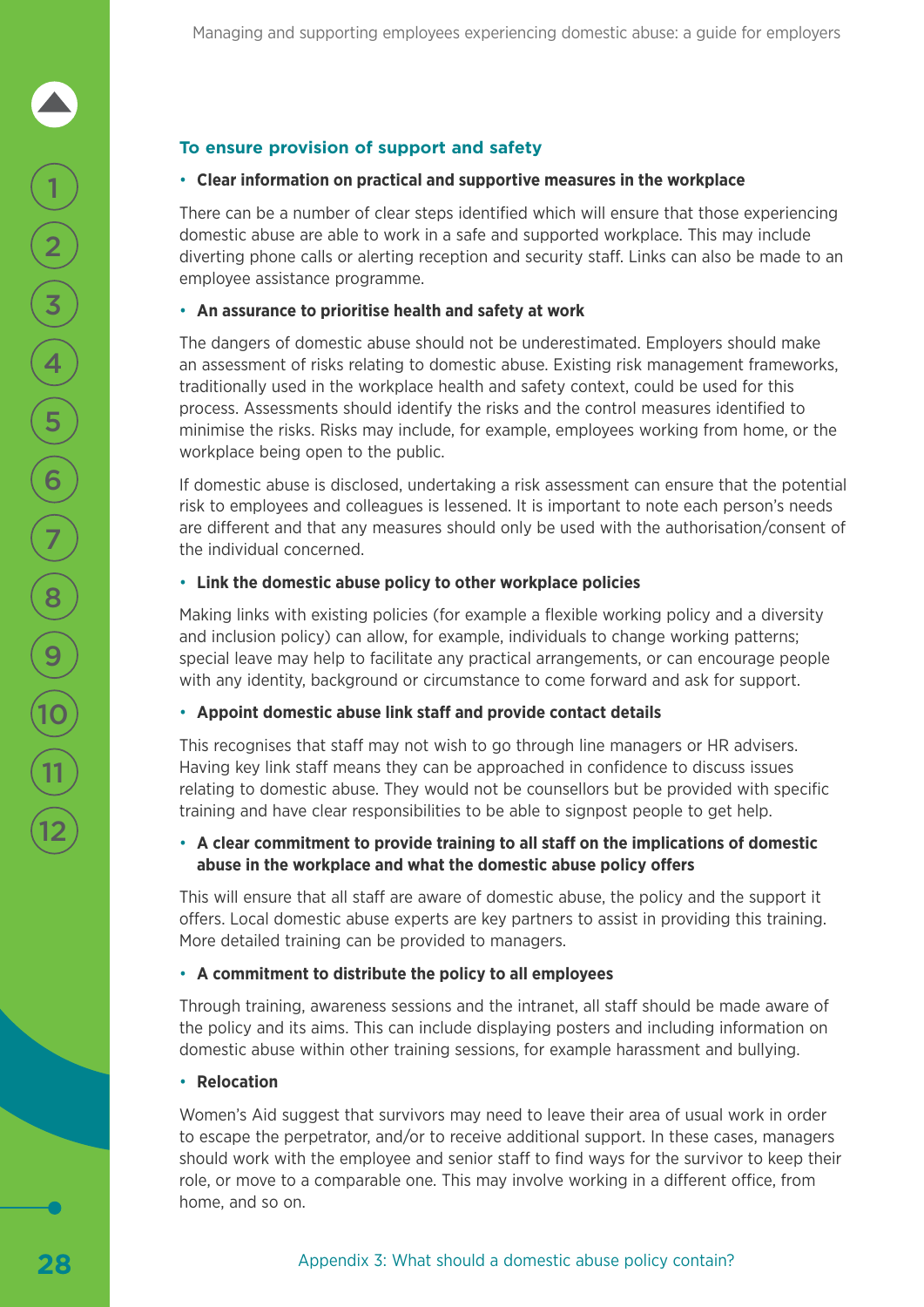#### • **Financial support**

Women's Aid suggest that employees experiencing domestic abuse may face considerable financial hardship. Abusers may be denying them access to their finances, or they may have concerns about leaving a violent relationship and finding alternative accommodation. A salary advancement or making changes to the method of salary payment should be considered in such cases. Referral to a financial advisor may also be made with the employee's consent.

#### • **A list of local and national support and advice agency contacts**

This will give staff experiencing domestic abuse the opportunity to access vital advice on financial, health and housing issues as well as legal assistance.

#### • **A designated contact for further information on the policy**

This will allow employees to identify a person who can signpost colleagues to the most appropriate sources of advice.

## 12 **Notes**

- 1 Data was collected as part of the CIPD's COVID-19 *Working Lives* survey and is based on responses from 1,080 working adults. The survey was conducted online by YouGov in June 2020. Figures have been weighted and are representative of all UK working adults (aged 18+).
- 2 [https://www.ons.gov.uk/peoplepopulationandcommunity/crimeandjustice/articles/](https://www.ons.gov.uk/peoplepopulationandcommunity/crimeandjustice/articles/domesticabuseprevalenceandtrendsenglandandwales/yearendingmarch2019) [domesticabuseprevalenceandtrendsenglandandwales/yearendingmarch2019](https://www.ons.gov.uk/peoplepopulationandcommunity/crimeandjustice/articles/domesticabuseprevalenceandtrendsenglandandwales/yearendingmarch2019)
- 3 Office for National Statistics. (2017) *[Domestic abuse in England and Wales](https://www.ons.gov.uk/peoplepopulationandcommunity/crimeandjustice/bulletins/domesticabuseinenglandandwales/yearendingmarch2017)*. Crown Prosecution Service. (2017) *Violence against women and girls report*. 10th edition.
- 4 Office for National Statistics. (2016) *[Crime Statistics: Focus on Violent Crime and Sexual](https://www.ons.gov.uk/peoplepopulationandcommunity/crimeandjustice/compendium/focusonviolentcrimeandsexualoffences/yearendingmarch2016)  [Offences, Year ending March 2016](https://www.ons.gov.uk/peoplepopulationandcommunity/crimeandjustice/compendium/focusonviolentcrimeandsexualoffences/yearendingmarch2016)*. Chapter 2: Homicide.
- 5 Crime Survey England and Wales 2019.
- 6 Galop. (2020) *[Recognise and respond: strengthening advocacy for LGBT+ survivors of](http://www.galop.org.uk/wp-content/uploads/Galop_RR-v4a.pdf)  [domestic abuse](http://www.galop.org.uk/wp-content/uploads/Galop_RR-v4a.pdf)*.
- 7 https://www.legislation.gov.uk/asp/2018/5/contents/enacted
- 8 <https://www.bbc.co.uk/news/uk-england-birmingham-52981834>
- 9 Corporate Alliance Against Domestic Violence. (2012) [Why is CAADV important?](http://www.caadv.org.uk/why.php) London: CAADV.
- 10 Jaffe et al. (1986)